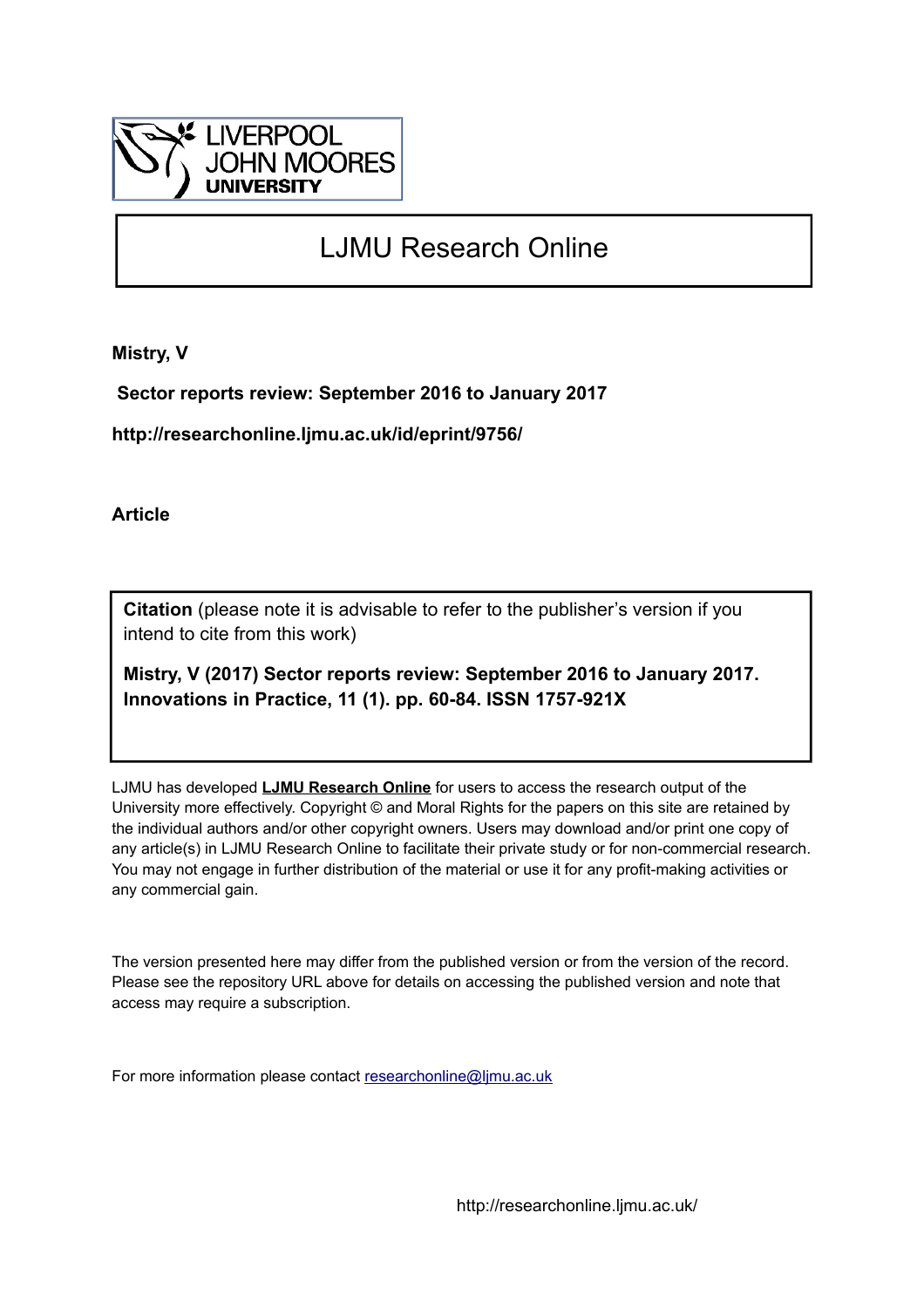# Sector reports review: September 2016 to January 2017

# **Virendra Mistry**

*Teaching and Learning Academy, Liverpool John Moores University, Kingsway House, Hatton Garden, Liverpool L3 2AJ, UK*

Contact: v.mistry@ljmu.ac.uk

### **Abstract**

*This paper provides a summary of key reports and papers published by UK HE sector organisations between September 2016 and January 2017. The organisations and groups covered are: Department for Education (DfE); Disabled Students' Sector Leadership Group; Higher Education Academy (HEA); Higher Education Funding Council for England (HEFCE); Heads of e-Learning Forum (HeLF); Higher Education Policy Institute (HEPI); Higher Education Statistics Agency (HESA); Institute for Public Policy Research (IPPR); Jisc; jobs.ac.uk; Leadership Foundation for Higher Education (LFHE); New Joint Negotiating Committee for Higher Education Staff; Northern Universities Consortium (NUCCAT); Office for Fair Access (OFFA); Prospects/Association of Graduate Careers Advisory Services (AGCAS); Quality Assurance Agency (QAA); Social Market Foundation; Student and Assessment Classification Working Group (SACWG); Social Mobility Advisory Group (SMAG); Universities and Colleges Admissions Service (UCAS); University and College Union (UCU); Universities and Colleges Information Systems Association (UCISA); and Universities UK (UUK).*

*The themes covered in this paper include: HE participation and enrolments; academic teaching qualifications; recruitment of teaching staff; the Higher Education and Research Bill (including the Teaching Excellence Framework); teaching quality; the Bell Review; re-assessment practice; supporting technology-enhanced learning; learning analytics; learning spaces; student satisfaction; equality and diversity; admissions and unconscious bias; supporting transition (in university and after graduation); student wellbeing; university rankings; partnership in universities; civic engagement; internationalisation; and alternate providers of HE.*

COOSO This work is licensed under a Creative Commons [Attribution-](http://creativecommons.org/licenses/by-nc-nd/4.0/)[NonCommercial-NoDerivatives](http://creativecommons.org/licenses/by-nc-nd/4.0/) 4.0 Licence. As an open access journal, articles are free to use, with proper attribution, in educational and other non‐commercial settings.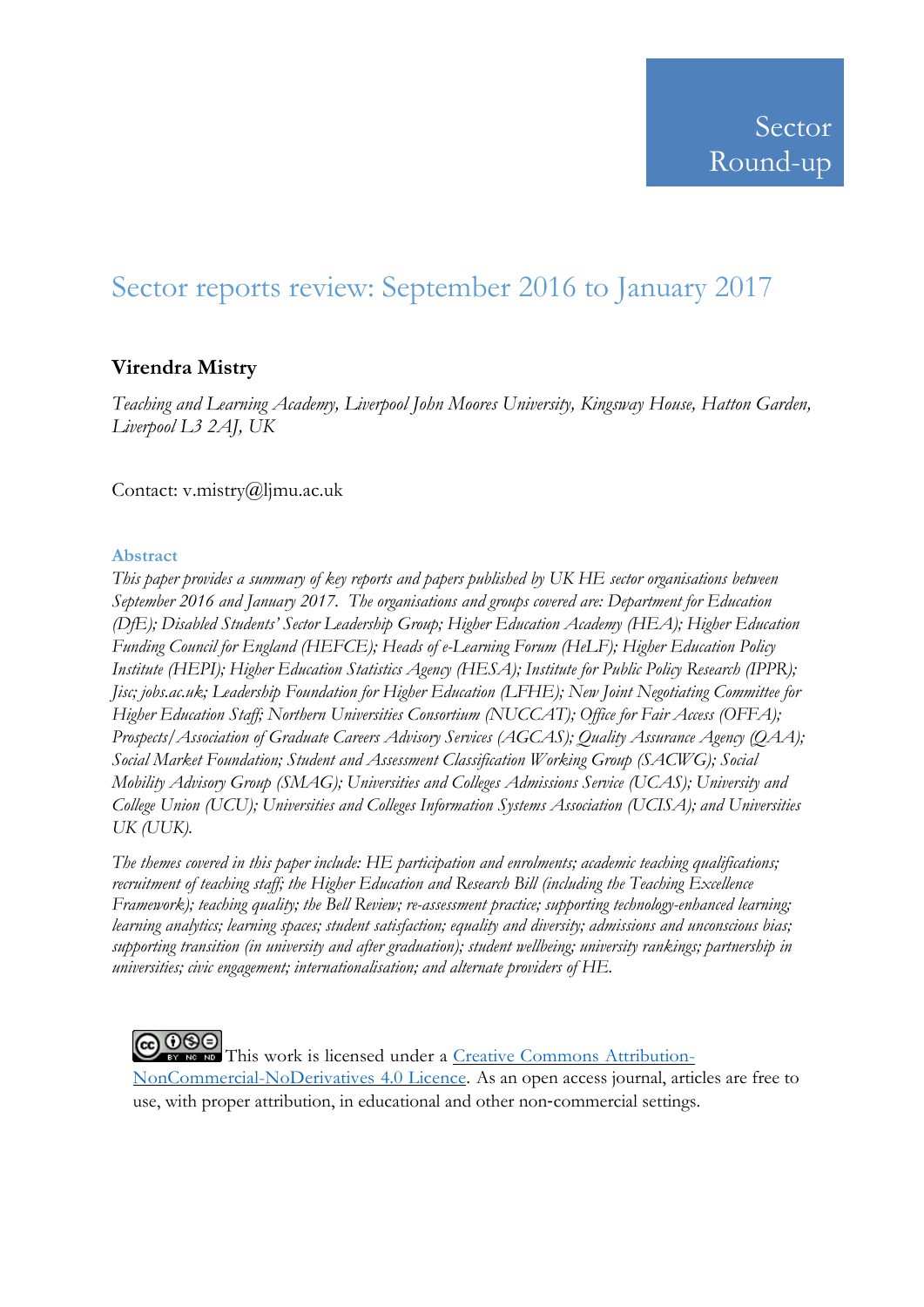#### **Student data**

HEFCE (September 2016) released a statistical overview of the sector:

- o The number of full-time UK and other EU undergraduate (UG) entrants, to English HE providers, in 2015/16 was estimated to be 404,000 (an increase of about four per cent on the previous year). The total population of UK and other EU undergraduates was almost 1.1 million, but numbers of part-time UG entrants continued to decline.
- o The number of UK and other EU entrants to PGT (taught postgraduate) courses was estimated to have fallen slightly, by 0.8 per cent between 2014/15 and 2015/16. Full-time entrants to PG research (PGR) courses were estimated to have increased by 5.1 per cent in 2015/16, almost 50 per cent higher than ten years ago.
- o Approximately three-quarters of all UG students were enrolled in Arts, Humanities and Social Sciences, while almost one in four PG students was enrolled on a business-related subject. Entrants to Science, Technology, Engineering and Mathematics (STEM) courses at both UG and PG level were shown to have increased substantially over the past decade, with some subjects experiencing very rapid growth (e.g. entrants to UG courses in Chemistry and Materials Science increased by 66 per cent since 2004/05).

The total number of HE enrolments at UK HE providers stood at 2,280,830 in 2015/16, representing an increase of one per cent from 2014/15 (HESA, January 2017a). HESA's statistical release also noted:

o Full-time first degree enrolments accounted for 80 per cent of all full-time HE enrolments and grew by three per cent; part-time enrolments across all

levels of study showed a year on year decrease over the same period;

- o There were a further 187,115 HE enrolments at further education colleges in 2015/16 compared to 189,670 in 2014/15;
- o HE providers in England had the greatest proportion of non-EU domiciled students (nine per cent); at HE providers in Wales, there was a large decrease (11 per cent) in the number of non-EU domiciled enrolments between 2014/15 and 2015/16;
- o Among first year UG enrolments, there was a large increase in the number enrolling in Science subjects (with the exception of Biological Sciences). Education also saw a large drop in first year UG enrolments, as did History;
- o In relation to PG enrolments, Subjects Allied to Medicine increased substantially; Business and Administrative Studies and Education showed the largest absolute decrease in first year PG enrolments. The greatest increase, in percentage terms, was evident in Veterinary Science (130 per cent); correspondingly, the greatest decrease on PG numbers was observed in Agriculture and Related Subjects;
- o In relation to cross border flows, across all regions, the majority of students stayed in their home country, although those domiciled from Wales and Northern Ireland were more likely to cross borders than those from England and Scotland. 28 per cent of first year students from Wales and 21 per cent of first year students from Northern Ireland were enrolled at HE providers in England;
- o Of those gaining a classified first degree, the proportion that obtained a first or upper second grew to 73 per cent in 2015/16 (from 66 per cent in 2011/12); in 2015/16 24 per cent gained a first class

*Innovations in Practice* 11 (1)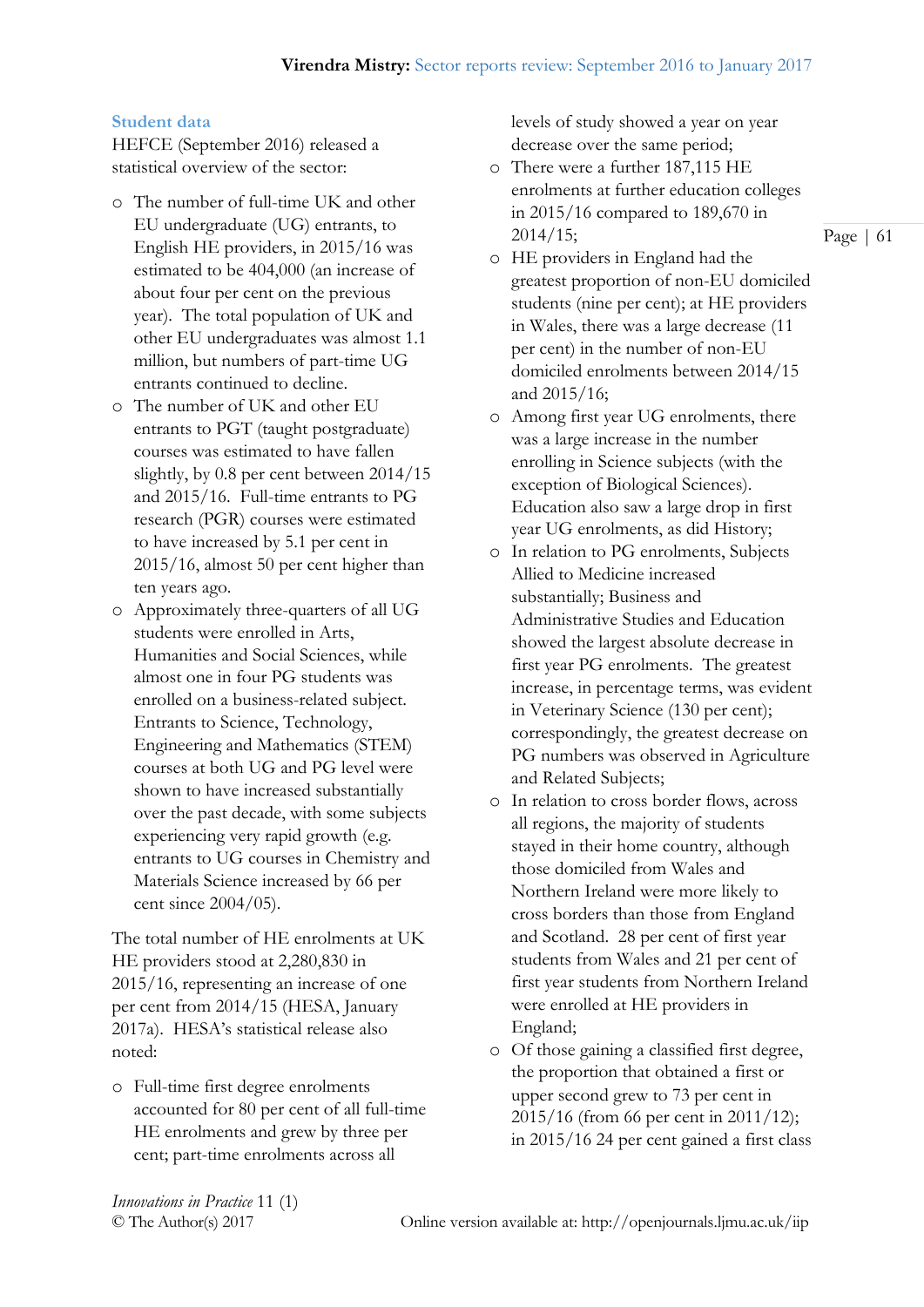degree compared to 17 per cent in 2011/12.

The DfE (September 2016a) provided participation rates for HE which, at the time of publication, were provisional. The HEIPR (Higher Education Initial Participation Rate) is an estimate of the likelihood of a young person participating in HE by age 30 and the DfE's analysis revealed:

- o The provisional HEIPR for 2014/15 was estimated to be 48 per cent., which represented an increase of 1.7 per cent from the previous year;
- o Apart from a fluctuation in 2011/12 and 2012/13, which coincided with the introduction of the  $\dot{f}$ 9,000 fees, a steady rise in the HEIPR has been evident since 2006/07;
- o Whilst the HEIPR for both males and females increased since the previous year, the gender gap in 2014/15 was shown to have widened and estimated to be 10.2 percentage points, which was up from 9.1 percentage points a year earlier; and
- o Individuals were more likely to participate in higher education for the first time at age 18 than at any age. The 2014/15 HEIPR for 18 year olds was shown to be at its highest point since the start of the series in 2006/07. HEIPR for 19 year olds, at 12 per cent, was also at its highest point.

# **The HE workforce**

HEFCE (September 2016) indicated that the number of people employed in universities increased by almost 10,000 in 2014/15 (standing at almost 300,000). However, the data highlighted issues of inequality among academic staff, with significant under-representation of women and BME, especially in senior positions.

HESA (January 2017b) presented a statistical release from the 2015/16 Staff Record, in which it was noted, as of 1 December 2015:

o Of the 201,380 academic staff, 45 per cent were female (the same proportion when compared with the previous year);

Page | 62

- o 49 per cent of academic staff were employed on contracts as having a teaching and research function; 26 per cent were described as 'teaching only';
- o 19,975 academic staff were employed on a contract level described as a professor, of which 4,775 (24 per cent) were female; and
- o Of those academic staff with known nationality, 33,735 (17 per cent) had an EU (excluding the UK) nationality; 12 per cent had a non-EU nationality.

In a HEFCE-commissioned study by HESA and the HEA (December 2016) on issues related to academic teaching qualifications, it was reported that:

- o The proportion of staff at HE providers in England with unknown academic teaching qualifications had reduced from around a half in 2012/13 to about a quarter in 2014/15 (the equivalent percentage in Wales remained broadly consistent over the time period; in contrast, Northern Ireland had the highest percentage of unknowns in 2012/13 but this reduced considerably to only six per cent in 2014/15);
- o The percentage of staff with no academic teaching qualifications remained consistent between 2012/13 and 2014/15 in England, despite the percentage of staff with unknown teaching qualifications falling by a quarter; 37 per cent in 2012/13 compared with 36 per cent in 2015/16;
- o Interestingly, teaching-only staff had both the highest percentage of unknown (35 per cent) and no teaching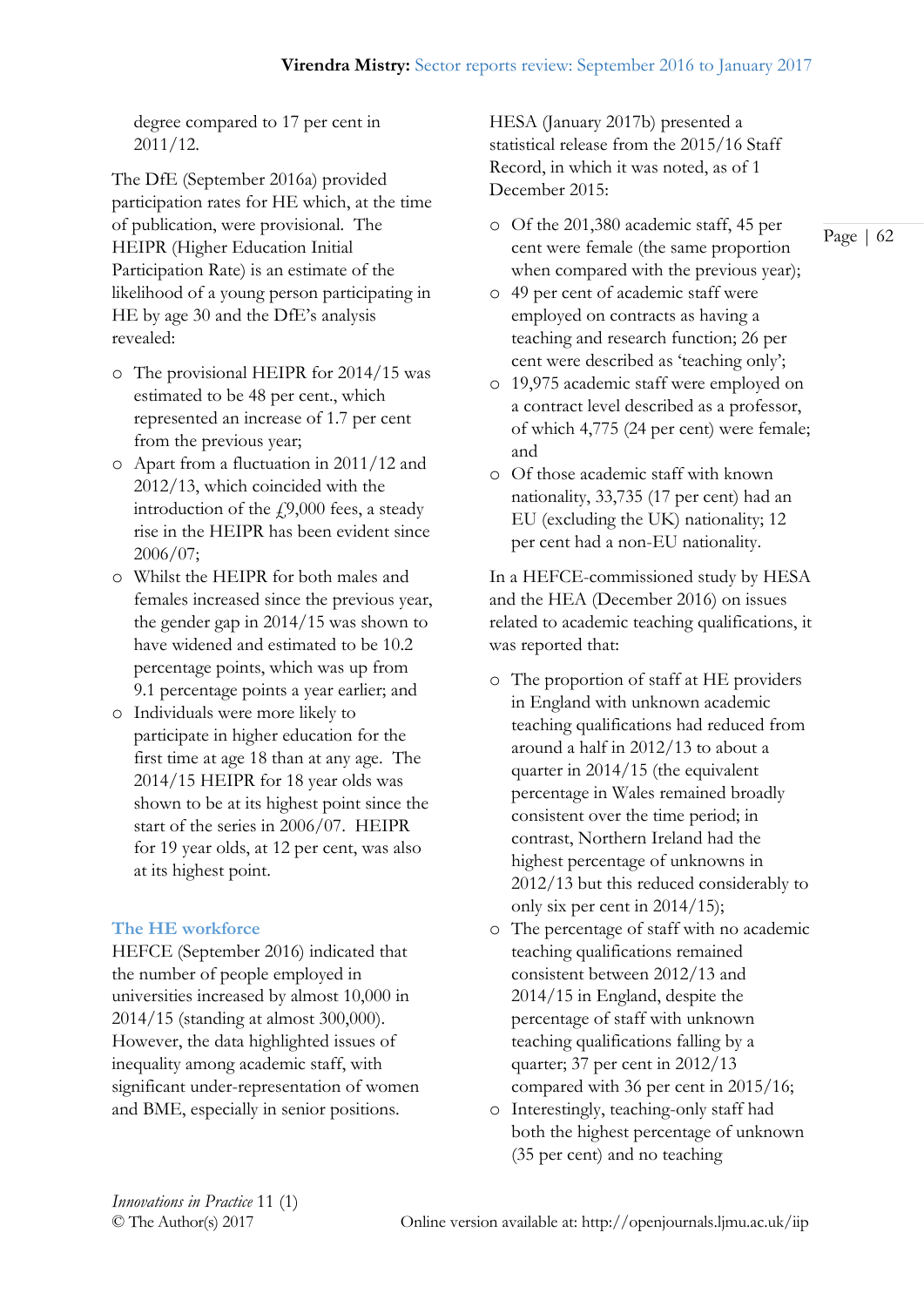qualifications (44 per cent) compared to those in teaching and research functions;

- o Part-time staff were shown to have a higher proportion of unknown (34 per cent) or no academic teaching qualifications (45 per cent) than full-time staff;
- o Fixed-term staff had both a higher percentage of unknown teaching qualifications (36 per cent) and no academic teaching qualifications (49 per cent) than open-ended or permanent staff;
- o The percentage of staff with unknown teaching qualifications decreased from 33 per cent at less than a year's service to 23 per cent at five years' service;
- o Predictably, staff aged 30 and under had both the highest proportion of unknown teaching qualifications and a considerably higher percentage with no academic qualifications; over three-quarters of staff aged 25 and under had no academic teaching qualifications, more than twice the percentage of those aged 31 and over;
- o A higher percentage of staff with unknown teaching qualifications was detectable when the member of staff's nationality, ethnicity, highest qualification held or previous employment was marked as 'unknown' in the HESA Staff Record;
- o Nursing and Allied Health Professionals were shown to have low percentages of staff with unknown and no teaching qualifications (both 13 per cent); Education also recorded low percentages of both staff with unknown and no teaching qualifications (18 per cent and 12 per cent respectively);
- o Continuing Education and Philosophy had the highest percentage of staff with no teaching qualification; 64 per cent and 56 per cent respectively;
- o Clinical Medicine was shown to have the third highest percentage of staff with

unknown teaching qualifications (41 per cent) and had the highest percentage of staff with no teaching qualifications (45 per cent); and

o Creative Arts and Design and Physical Sciences had the highest percentage of staff with no teaching qualifications; 49 per cent and 47 per cent respectively.

Overall, the report authors advised the need for further work in the gathering of data, as there was "a significant discrepancy between the HEA and HESA data on teaching qualifications across most of the sector" (p. 24).

In a comprehensive study of job advertisements placed on its site in 2015, jobs.ac.uk (November 2016) reported the following trends in relation to the teaching posts;

- o 76 per cent of lecturer roles were offered on a permanent basis compared to the academic average of 40 per cent on jobs.ac.uk;
- o Lecturer opportunities made up 20.5 per cent of the academic roles advertised, and senior lecturer, 9.5 per cent (researcher opportunities, at 44 per cent, comprised the largest proportion);
- o Lecturer opportunities, whilst largely consistent since 2010, was at their lowest proportion in 2015 (it peaked at 23.4 per cent in 2012). The proportion of senior lecturer opportunities was at their lowest proportion in 2015; and
- o Teaching associate or fellow opportunities accounted for 4.1 per cent of all roles advertised. Most of the posts were offered on a temporary (67 per cent) and part-time (68 per cent) basis.

The New Joint Negotiating Committee for Higher Education Staff (September 2016) examined gender pay gap data in the HE sector which, it surmised, was the first time this level of analysis had been done. In

*Innovations in Practice* 11 (1)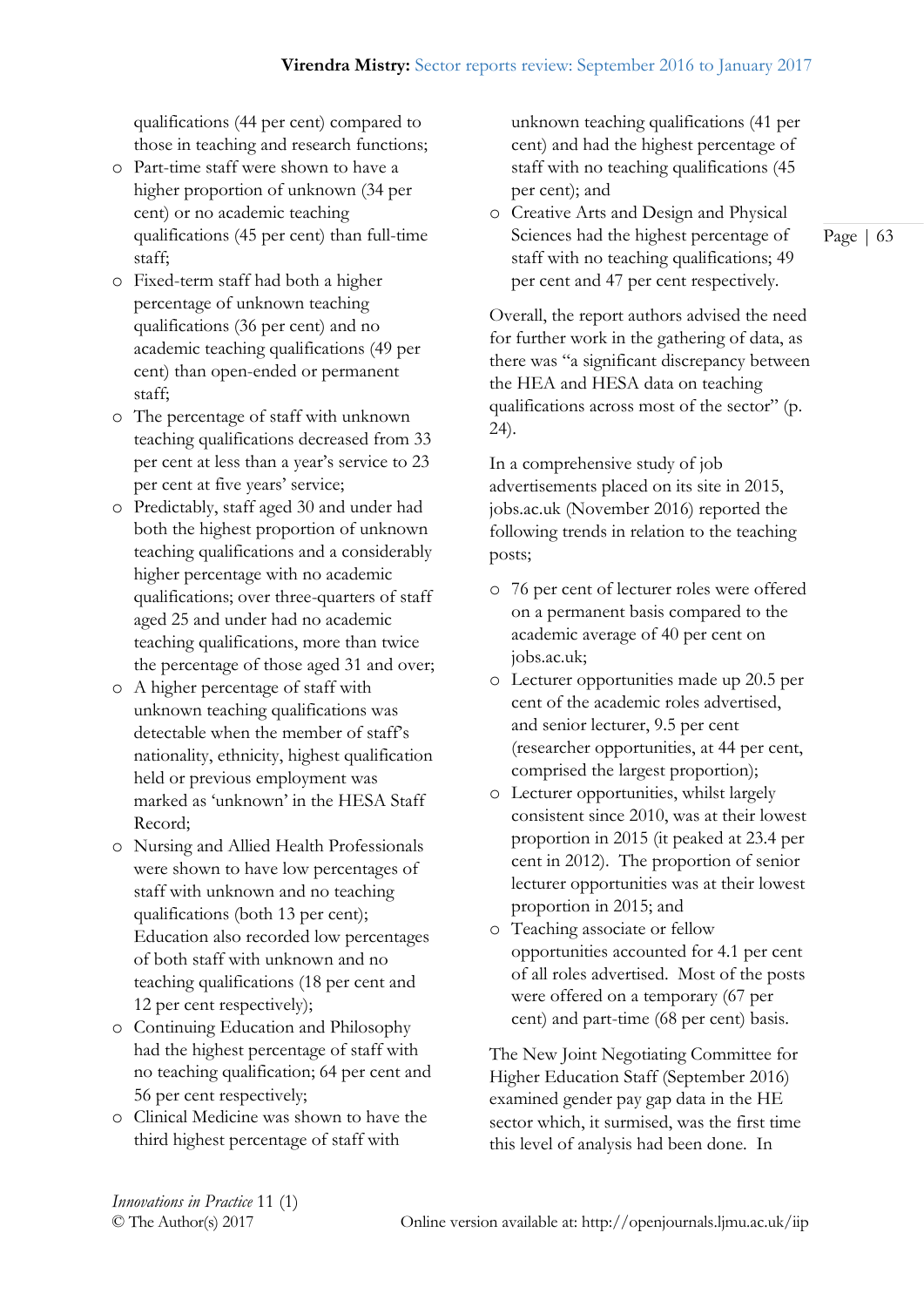terms of teaching, the report noted that the gender pay gap for HE teaching professionals in the sector stood at 6.4 per cent compared with 11.8 per cent outside HE in 2015. In comparison, the gender pay gap for secondary teaching professionals was 3.6 per cent. The report also noted that women were under-represented among HE teaching professionals (35.8 per cent) but over-represented among secondary teaching professionals (60 per cent).

Employment and HE workforce issues were also taken up by the UCU (November 2016) in an update to their April 2016 report, *Precarious Work in Higher Education: A Snapshot of Insecure Work and Institutional Attitudes.* The update advised that the scale of 'precarious work' has not been quantified owing to HESA "only collect[ing] information on the balance of fixed-term contract as against open-ended contracts and on the use of 'atypical' contracts" (p. 3). It was observed that Russell Group and other pre-92 research-intensive universities tended to be the 'worst offenders' in that PhD students were more likely to be undertaking substantial teaching roles.

# **The Higher Education and Research Bill**

The Higher Education and Research Bill (HERB) was set before Parliament at the time of writing. Bill Rammell (October 2016), a university vice-chancellor and former Minister of State for Further and Higher Education in the Labour Government, in a report to HEPI, set out arguments in support of protecting the public interest in HE.

In Rammel's view, the ideological underpinnings of the HERB, evident in a drive towards competition and marketisation, was putting at risk universities' ability to serve the public

interest and deliver public benefit. Amongst his recommendations was that the Office for Students (OfS) be empowered to evaluate the extent to which the sector as a whole was working in the interests of the public and not, simply, individual institutions.

Page | 64

# **The Bell Review**

In February 2016, UUK announced the formation of a working group, chaired by Sir David Bell (Vice-Chancellor, University of Reading) to examine the HE sector agency landscape with a view to providing advice on how the work of the various agencies could continue to effectively support the sector into the future. The Bell Review (UUK, January 2017) made a number of recommendations, including proposing the reduction of the number of core agencies taking subscriptions from institutions, from nine to six over the next two years. Arising from this, and most significantly, a new body was proposed which would bring together the functions of the Equality Challenge Unit (ECU), HEA and LFHE.

The Review also recommended that the Higher Education Careers Service Unit (HECSU), HESA, Jisc and UCAS form a 'strategic delivery partnership' with a focus on improving the efficiency and effectiveness of data-related functions and services.

#### **Teaching excellence**

In preparation for the Teaching Excellence Framework (TEF), the DfE (September 2016b) published findings from its Technical Consultation (Department for Business, Innovation and Skills [BIS], May 2016) on year two of the Framework. 308 responses were sent to the Department and, on the whole, there was broad support for

*Innovations in Practice* 11 (1)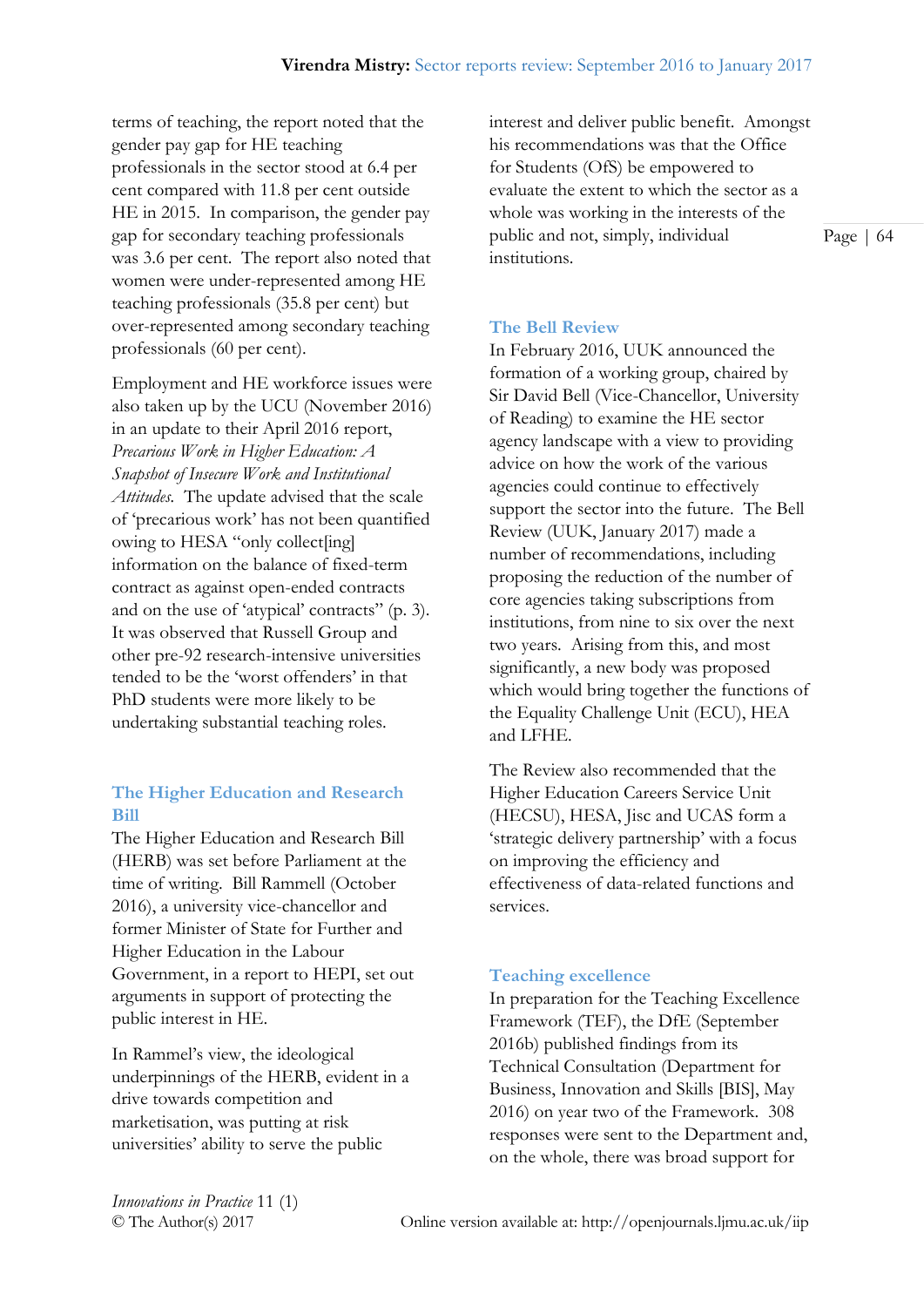the proposals set out in the Consultation. The focus on teaching excellence, widening participation and 'putting students at the heart of the system' were widely endorsed; there was a recurring message on the need to retain high standards and ensure the reforms protected the value of the UK degree and world class reputation and quality of UK HE.

However, in spite of the broad support, specific suggestions for changes or requested clarifications were incorporated into the Framework. These included changes in relation to: criteria; employment metrics (see Blyth and Cleminson, September 2016); benchmarks; split metrics (incorporating an additional split by gender); provider submission (reinforcing the value of the student voice to a submission); the assessment process; and level awards and descriptors (amending the rating names to Bronze, Silver and Gold).

In an 'occasional paper' to HEPI, Blackmore et al. (September 2016) explored notions of research and employment outcomes, and their relationship to the TEF. The first half of the paper, which is authored by Paul Blackmore (Policy Institute, King's College London), posited that Government proposals to recognise and reward teaching excellence, along the lines of the Research Excellence Framework (REF), were likely to be hindered. To Blackmore, excellence in teaching attracts reputation rather than prestige and improving funding for excellent teaching would, therefore, not change many underlying issues. In the second half of the paper, Richard Blackwell (Southampton Solent University) and Martin Edmondson (Gradcore) explained why employment outcomes, specifically first destination data are important; they argued that these data should be central to the TEF. They supported this proposition by positing that

it would be possible to construct a TEF metric based on employment outcomes by combining new earnings data emerging with reform of existing destination surveys. They conceded that, though it would not be a perfect solution, "it would [nevertheless] provide the basis for the development of a robust and educationally-focussed assessment" (p. 43).

In an HEA-commissioned study, Abbas et al. (October 2016) examined the extent to which disciplinary differences (arranged by disciplinary cluster: Arts and Humanities, Health and Social Care, Social Sciences, STEM) remain central to judgements about the quality or excellence of teaching in UK. The project comprised two phases: a literature review, followed by evidence collected from university deans about changing pedagogic practices within their own institutions. The key findings noted:

- o Significant differences in the pedagogic approaches of different disciplines. These were found to reflect differences in traditions, in knowledge content and in relationships of disciplines with the wider society;
- o Pedagogic approaches differed in terms of factors such as the roles and relationships between teachers and students, the degree of independence and engagement expected of students, the sources of knowledge and their modes of transmission and the balance between a subject-centred or student-centred emphasis;
- o In many institutions, there appeared to be a growing tension between disciplinary approaches and the requirements set centrally by the institution (the latter reflecting external regulatory and reputational factors). The authors added, "there may be a danger of compliance in the responses of academic staff to these requirements and an

*Innovations in Practice* 11 (1)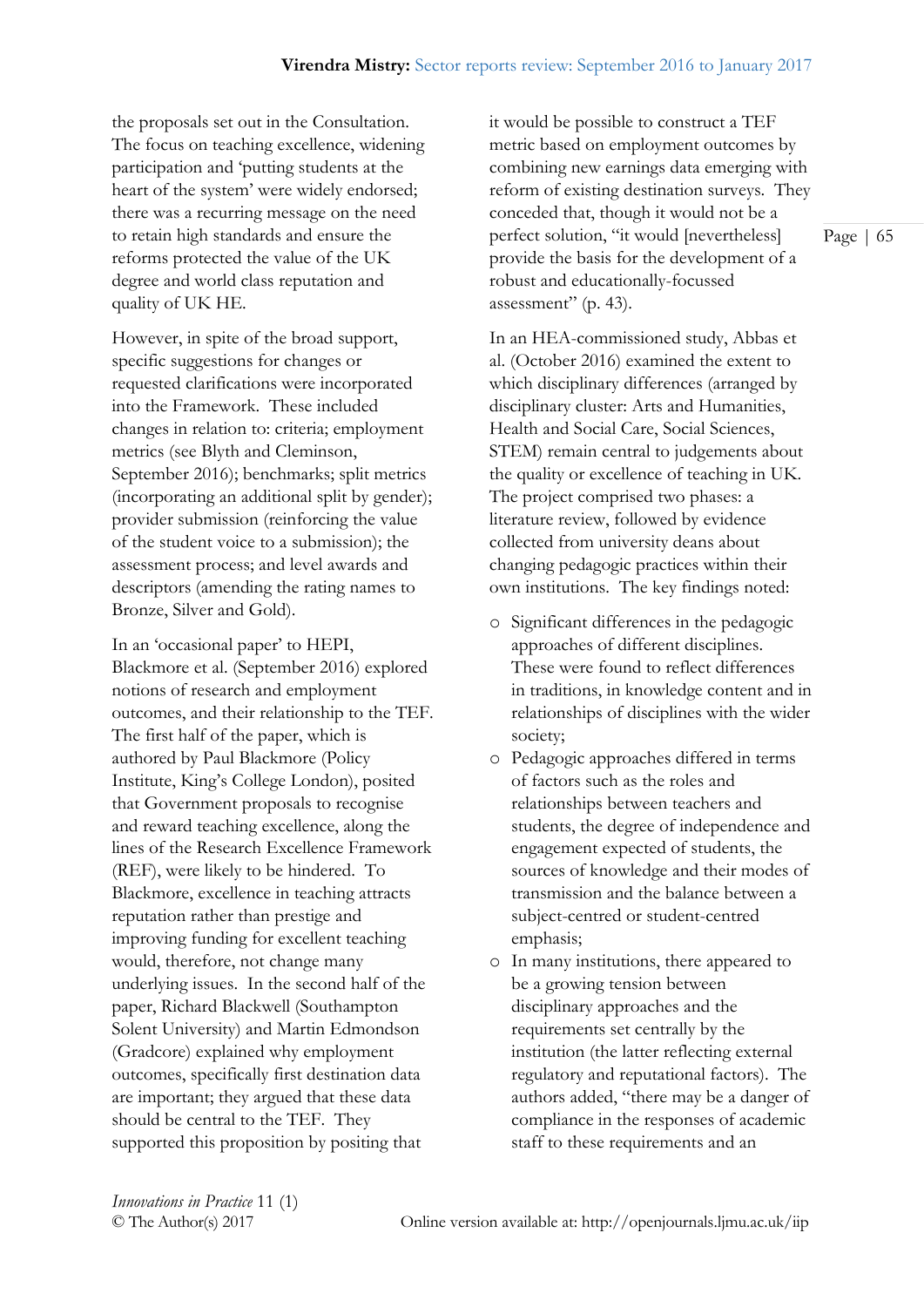undermining of some of the conditions necessary to achieve excellence in the teaching of particular disciplines" (p. 10);

- o There was a lack of clarity about causality and, in particular, in distinguishing between the effects of input and process factors, especially in light of of the considerable diversity in the HE student population (social and educational backgrounds, aspirations, support networks, nationality, age, race, gender etc.). The study authors questioned the extent to which different students required different pedagogic approaches and, therefore, different measures of 'teaching excellence'; and
- o In interview data from the deans, several mentioned the uncertainty of students' futures. The HE experience was viewed to be important preparation in a fastchanging world, but "preparation for what?" was a recurring response (p. 10). There was recognition that HE needed to continue to adapt.

In a literature review on 'quality teaching and impact' by RAND Europe to the HEA, Strang et al. (November 2016) noted the lack of robust empirical evidence; in their view the literature was "dominated by opinion pieces based on secondary, documentary analysis rather than rigorous comparison group studies" (p. 5). Three major themes were highlighted in relation to quality teaching: student experience, teacher performance and institutional level perspectives. The review also examined how 'quality teaching' was measured in the sector. As tabulated below, the authors set out the indicators found in the literature and how 'quality teaching' was demonstrated or operationalised at student, teacher and institutional level, as well as the quality of evidence found for the applicability of these indicators for the purpose of measuring 'quality teaching':

| Quality<br>teaching<br>level | Indicators in the<br>literature review                                             | Quality<br>of<br>evidence<br>for use<br>of<br>indicator | Page $\vert$ 66 |
|------------------------------|------------------------------------------------------------------------------------|---------------------------------------------------------|-----------------|
|                              | Social experience and<br>development                                               | Weak                                                    |                 |
| Student<br>experience        | Degree and quality of<br>participation                                             | Weak                                                    |                 |
|                              | Extent to which<br>students feel<br>challenged                                     | Weak                                                    |                 |
| Teacher<br>performance       | Competence and<br>expertise                                                        | Medium                                                  |                 |
|                              | Formal qualifications                                                              | Weak                                                    |                 |
|                              | Ability to inspire and<br>engage                                                   | Weak                                                    |                 |
|                              | Respect and care for<br>students                                                   | Medium                                                  |                 |
|                              | Contribution to their<br>profession<br>(innovation)                                | Weak                                                    |                 |
|                              | Teaching methods                                                                   | Weak                                                    |                 |
|                              | Self-monitoring                                                                    | Weak                                                    |                 |
|                              | Curriculum design                                                                  | Weak                                                    |                 |
|                              | Usefulness of subject<br>matter                                                    | Weak                                                    |                 |
|                              | Availability to<br>students                                                        | Medium                                                  |                 |
| Institution                  | Administrative and<br>financial management                                         | Weak                                                    |                 |
|                              | Funding and facilities                                                             | Medium                                                  |                 |
|                              | Teaching facilities                                                                | Medium                                                  |                 |
|                              | Well adapted learning<br>environments                                              | Weak                                                    |                 |
|                              | Availability of and<br>equal access to student<br>guidance and support<br>services | Weak                                                    |                 |
|                              | Equitable treatment of<br>faculties                                                | Weak                                                    |                 |
|                              | Availability of teacher<br>training                                                | Weak                                                    |                 |
|                              | Community<br>involvement                                                           | Weak                                                    |                 |
|                              | Employer engagement                                                                | Weak                                                    |                 |
|                              | Communication with<br>staff and students                                           | Medium                                                  |                 |
|                              | Extra-curricular<br>activities                                                     | Medium                                                  |                 |
|                              | Rewards for quality<br>teaching                                                    | Weak                                                    |                 |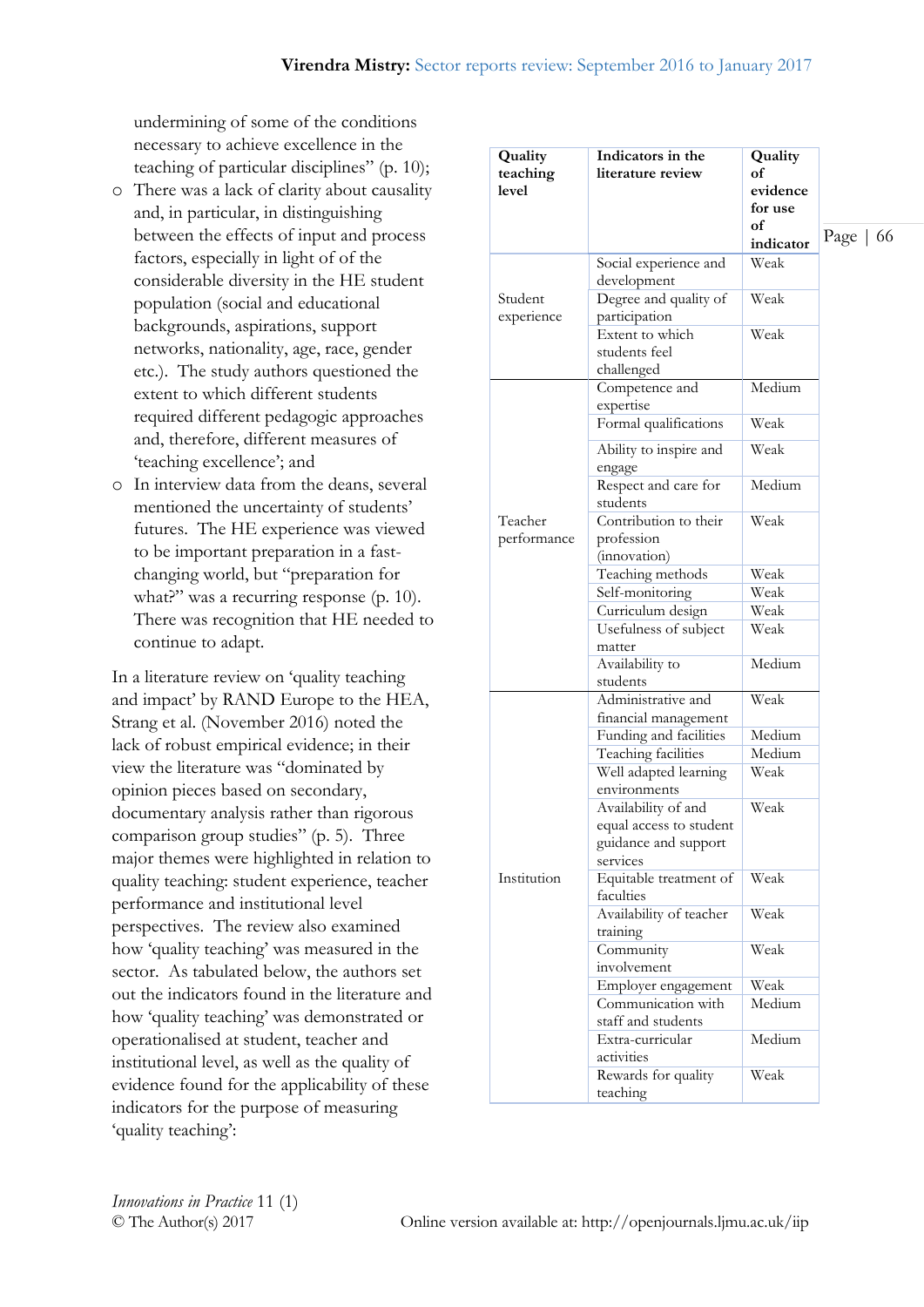#### **Re-assessment practice**

NUCCAT, a forum for HE practitioners with an interest in the design, implementation and regulation of creditbased curricula, and SACWG, a group comprising academics and administrators with interests in assessment, reported on the honours degree outcomes of students progressing after initial failure at Level 4 (Turnbull and Woolf, October 2016). The study classified these students as (p. 7):

- o Re-assessed students who passed all Level 4 modules at a subsequent attempt following initial failure at Level 4;
- o Compensated students whose progression from Level 4 to Level 5 was not contingent on re-assessment following initial failure at Level 4; and
- o Trailing students whose progression from Level 4 to Level 5 comprised a further attempt at assessment during study at Level 5 or 6 following initial failure at Level 4.

Nine universities submitted results for nearly 20,000 students (n=19,828); 2,048 passed all of their modules following reassessment; 1,534 were identified as compensated; and 577 as trailing. The study authors found, in terms of the award outcomes and timeliness of completion, that:

- o 'First timers' (i.e. those who passed all Level 4 modules at the first attempt) did better than any other category and were significantly more likely to complete 'in time';
- o Little difference was found in the outcome between re-assessed and compensated students. Re-assessed students were slightly more likely to graduate with a 'good degree' than compensated students, but were also

slightly more likely not to graduate 'in time' with honours; and

o Over half of the students trailing credit into Level 5 failed to complete with honours 'in time': only one in five trailing students completed 'in time' with 'good honours' (p. 11).

Page | 67

#### **Technology-enhanced learning**

Walker et al. (September 2016a) published results from a comprehensive survey of technology-enhanced learning (TEL) provision in the UK, which was undertaken for UCISA. The survey, which was last administered in 2014, noted the following trends:

- o Availability of TEL support staff was identified as the leading factor in encouraging the development of TEL, followed by feedback from students (which topped the list in the 2014 survey);
- o Lack of time was rationalised to be the leading barrier to TEL development, whilst culture (both institutional and departmental/school culture) and lack of internal sources of funding were also prominent;
- o Whilst institutional strategies continued to influence TEL development, the prominence of the student learning experience or student engagement strategy, was rationalised as the key change, as an influencer, since the 2014 survey;
- o Whilst Blackboard and Moodle remained as the most common VLEs in the sector, Canvas was highlighted as an emerging tool in the sector;
- o In terms of the range of online services that institutions were optimising for access by mobile devices, the key development since 2014 was in the rise in mobile optimisation of library services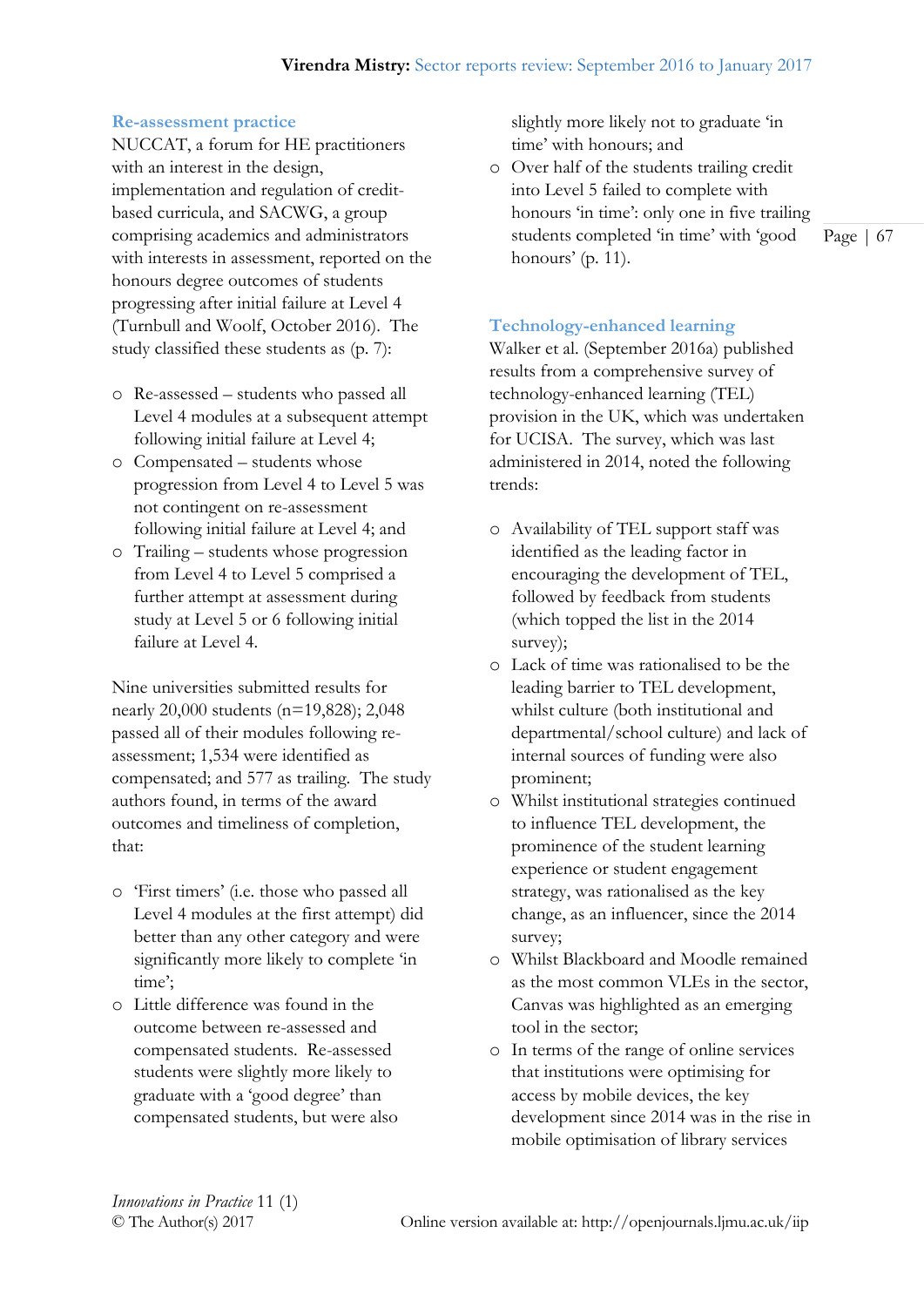(development here was more pronounced in Russell Group institutions);

- o In spite of the steady investment in lecture capture systems, the percentage of institutions optimising mobile access to lecture recordings was shown to be staying at the same level as 2014;
- o Funding for mobile learning projects reduced in scale across the sector, from 31 institutions supporting this activity in 2014 to 23 institutions in 2016;
- o One of the key developments since 2014 was evident in the increasing institutional engagement in the delivery of fully online courses, with over half of 2016 respondents involved in some form of fully online delivery through their schools or departments. However, notwithstanding the growing adoption of MOOC platforms by institutions, less than half of the respondents indicated any planning in pursuit of open course delivery;
- o Electronic management of assessment (EMA) was highlighted as the area placing the most demand on TEL support teams (see below, Newland and Martin (November 2016), for further elaboration) with lecture capture and mobile technologies also in the 'top three'. The report noted significant decrease for supporting mobile technologies, perhaps indicating that they were becoming more embedded; and
- o The report indicated probable future demand for lecture capture (and captioning provision for students) to meet growing accessibility demands in the wake of changes made to the Disabled Students' Allowance (DSA) in England.

The survey was accompanied by a separate collection of case studies (UCISA, September 2016), that highlighted

institutional responses to the TEF and consumer protection law advice for HE students, set out by the Competitions and Markets Authority (CMA), as new themes since the 2014 study. Interviewees revealed that, whilst institutions were preparing for the TEF, there was no involvement of TEL services at this stage. Similarly, in relation to the CMA, the case studies revealed that there had not been significant impact on TEL developments.

In a report to HeLF, Newland and Martin (November 2016), analysing the responses of 53 TEL heads towards EMA, noted the following:

- o Nearly two-thirds of institutions have an institution-wide policy or code of practice for e-submission, but policies for e-marking (25 per cent), e-feedback (38.5 per cent) and e-return (30.7 per cent) were less prevalent;
- o e-feedback was rationalised to be in the early stages of development;
- o Turnitin and the institutional VLE were shown to be the most prevalent systems for providing e-feedback in text format to students;
- o When taking both positive and neutral responses together, respondents had positive attitudes to e-marking (74 per cent) and e-feedback (86 per cent);
- o 60 per cent of students could see their grades and links to e-feedback (57 per cent) on a central dashboard; about a third could see their assignment dates;
- o No institutions had an institution-wide approach to summative online examinations, though around threequarters did have these at either a module or departmental level. 69 per cent were using computer classrooms, whereas noone was using mobile devices, though 30 per cent were considering doing so; and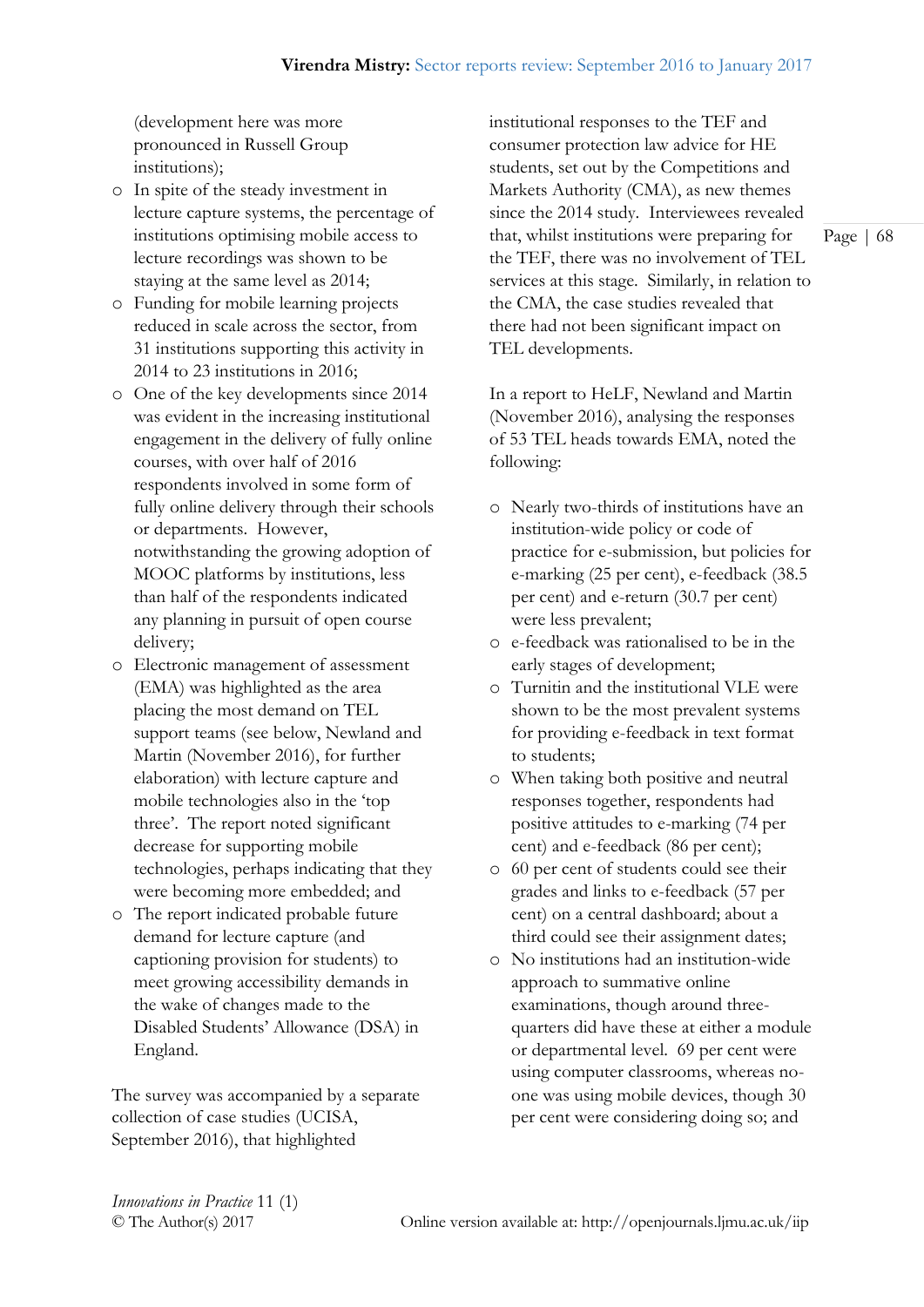o Areas that merited development included improving the functionality of EMA (and related) systems, increasing the adoption of EMA, and analytics and data-informed decision-making.

#### **Learning analytics**

In a briefing paper for Jisc, Schlater and Mullan (January 2017) summarised some published evidence on the effectiveness of learning analytics initiatives and, therefore, built on findings of their 2016 report, *Learning Analytics in Higher Education: a Review of UK and International Practice.* The briefing paper includes studies that demonstrate the effectiveness of predictive models used by learning analytics systems and also identifies effective institutional interventions.

#### **Learning spaces**

In a report to HeLF on learning spaces, Newland (September 2016) noted the following key findings from a survey, which elicited 53 responses:

- o 55 per cent of universities were considering a policy, strategy or comprehensive plan for a university-wide approach to learning spaces, whilst 28 per cent already had one in place. 37 per cent were focusing on developing formal spaces, whilst 46 per cent both formal and informal spaces;
- o There were 37 brief descriptions of planned or new designs of learning spaces (the development of library spaces was highlighted in many of the responses); and
- o Whilst 56 per cent of TEL heads were satisfied with their level of involvement in the development of learning spaces, 40 per cent yearned for greater involvement.

#### **Student satisfaction**

In preparation for the new National Student Survey (NSS), to be administered from

2017, HEFCE (October 2016a) published an update providing further evidence on whether the new question scales worked as expected. The update noted that distance learners answered question scales relating to the 'learning community' and 'student voice less positively. Further, a question related to the students' union was also problematic ('Students' academic interests on my course are effectively represented by the Students' Union, Association or Guild'). The HEFCE update was drawn from detailed analysis by IFF Research (October 2016).

HEFCE (October 2016b) also examined the retrospective satisfaction of graduates with their higher education choices. Using data from a nationwide survey of former students, there was substantial variation in the levels of satisfaction between different ethnic groups (with some groups indicating they would be likelier to make different choices if they revisited their choice of subject, institution or qualification). For instance, relative to White graduates:

- o The proportion of Black African graduates who said they would be likely to choose a different qualification was 18 per cent higher, and 11 per cent higher in the case of choosing something completely different;
- o The proportion of Pakistani and Bangladeshi graduates likely to choose something completely different was 14 per cent higher;
- o The proportion of Indian graduates likely to choose a different qualification was ten percentage points higher; and
- o The proportion of Chinese graduates likely to choose a different institution was nine percentage points higher.

The study also found that mature graduates were, on average, more satisfied with their choices than young graduates. Female

*Innovations in Practice* 11 (1)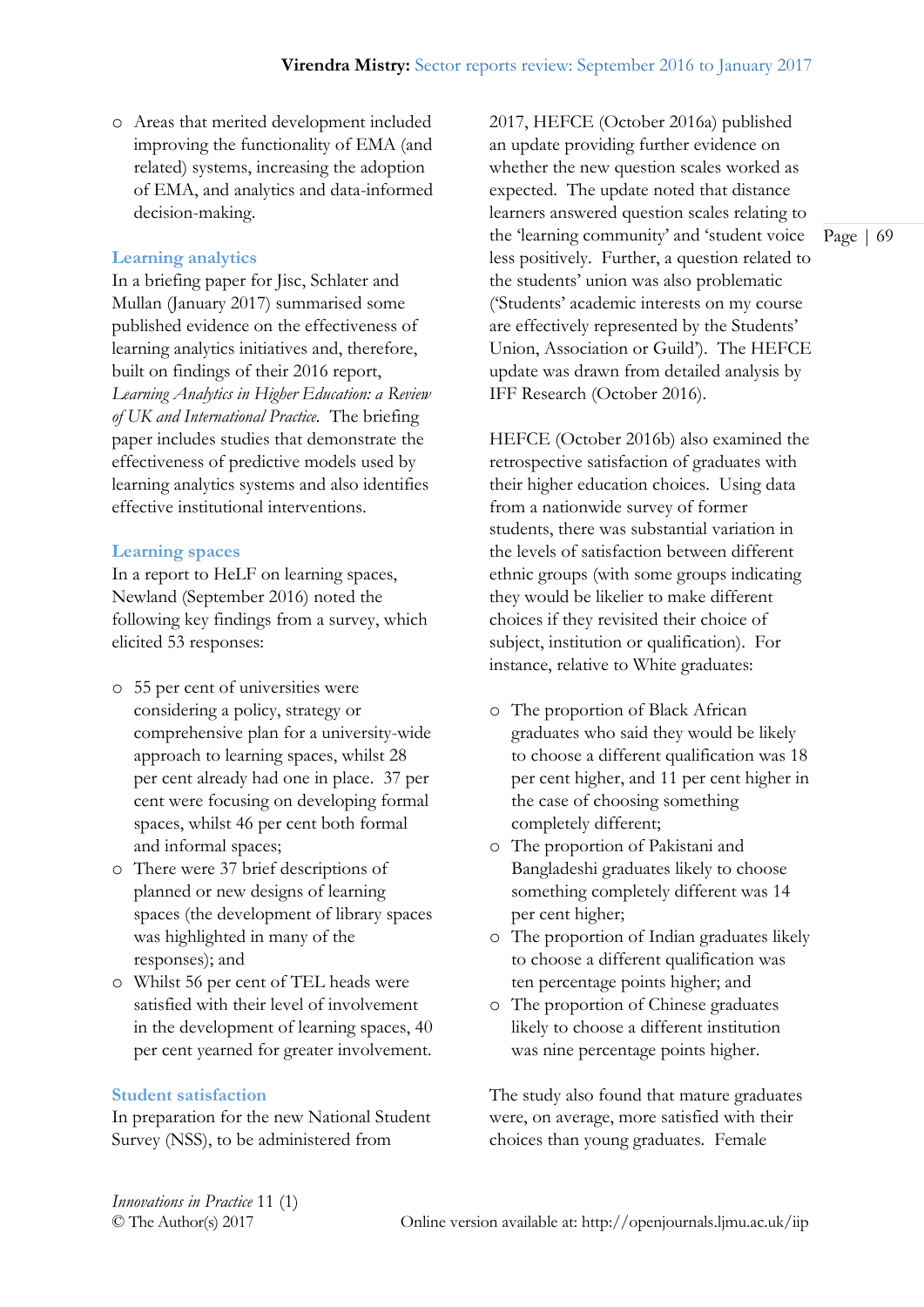graduates were less likely to say that they wanted to go to a different institution, but were more likely to choose something completely different. Those graduates who were in receipt of the DSA were more likely to choose a different institution, compared with those who were not in receipt of the Allowance. Graduates from lowparticipation areas generally expressed the same levels of satisfaction with their HE choices as those from other areas (once degree satisfaction and post-HE employment experiences were taken into account); these graduates were slightly more likely to indicate that they would choose a different qualification.

With specific reference to the satisfaction of doctoral students, the QAA (January 2017) applied caution to HE policy "more focused on undergraduates" (p. 2); their 'Viewpoint Paper' highlighted the necessity of ensuring that "doctoral research students are also supported and valued" (p. 2).

#### **Equality and diversity**

In a summary report by the LFHE, Modood and Calhoun (December 2016) took a critical look at the changing nature of religion, the controversies this was giving rise to and the challenges it posed to the realities of institutional leadership. In exploring how religion overlapped with issues of immigration and ethnic diversity and intertwining with politics and life choices, the report noted:

o "[HE] has not known how to handle various controversies that have arisen, e.g. female dress, respect for religion versus freedom of speech, gendersegregated seating at the request of visiting preachers, provision of prayer space and hostility between groups of students defined by religion and/or ethnicity, as well as issues of radicalism and terrorist networks" (p. 3). It was posited that the challenges would grow dramatically over the next few years;

- o "It would be helpful for academics and other staff, such as counsellors, librarians, managers of residences and administrators to have better knowledge of religion in Britain (and in the world) today" (p. 3);
- o The Prevent duty, and academic responsibilities under it, "raise fears of public complicity in religious intolerance"  $(p. 4);$
- o There is a delicate balancing act in creating learning and academic communities that cross religious boundaries and if HE providers "accept too much tacit segregation", this would undermine the learning on offer and contributions to society; universities, in their pursuit of integration, "should not block attempts by minorities to create their own cohesive groups" (p. 4); and
- o Universities need to develop broader learning communities "in which religion is a legitimate and generally not a divisive topic for discussion and enquiry" (p. 4), focusing on, for example, ethics and values.

#### **Admissions**

HEFCE (September 2016) showed that, for the first time in 2015/16, those universities that required students to have high UCAS tariffs had more UG entrants than those with low UCAS tariffs. The number of UG entrants to high-tariff universities increased by 7.2 per cent between 2014/15 and 2015/16.

In an evidence-gathering exercise comprising a survey of 120 universities and colleges, and supplemented with focus groups, UCAS (September 2016) published their report on unconscious bias in admissions decision-making. It was found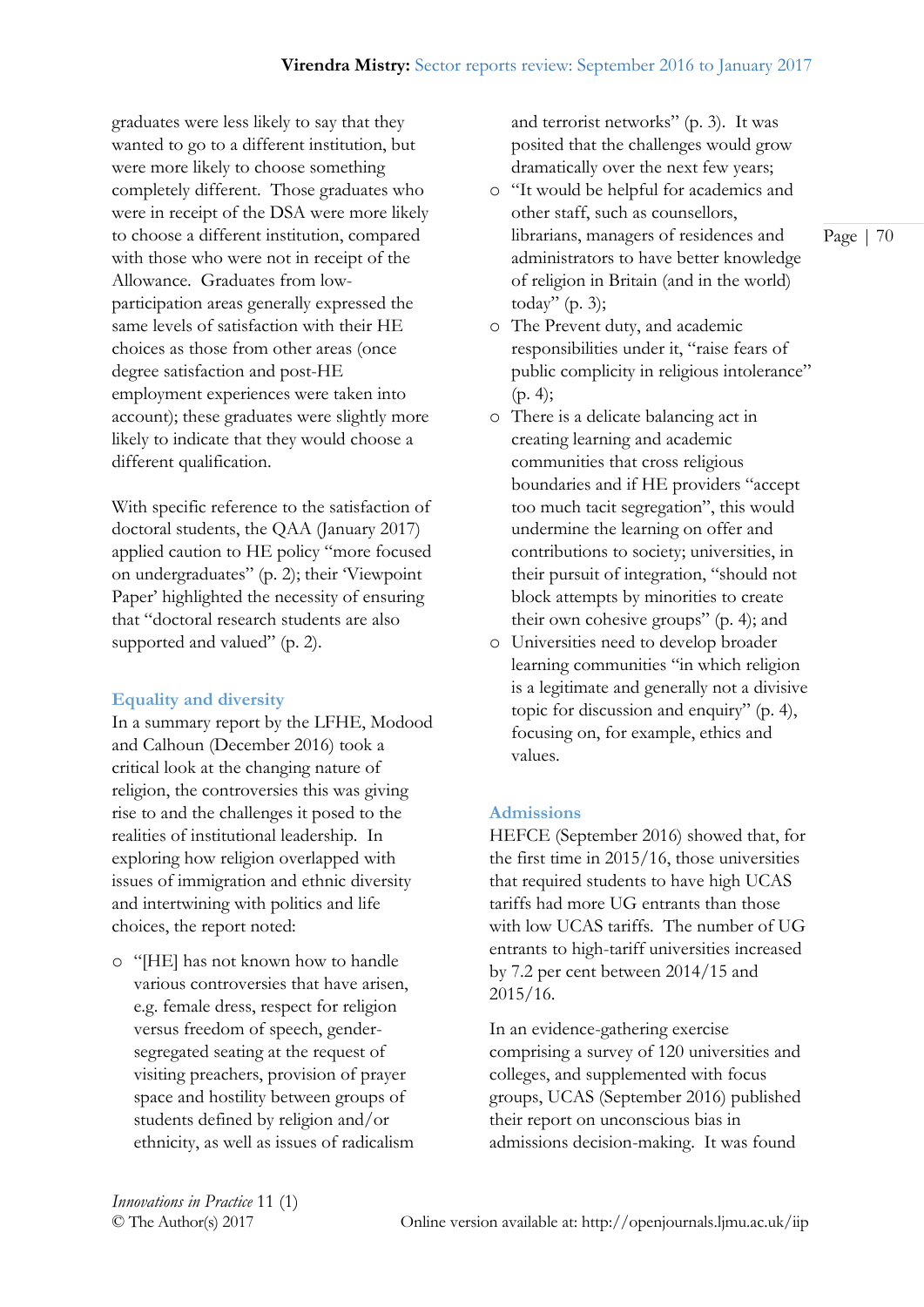that the vast majority of HE providers that responded to the survey were well aware of the risks that unconscious bias could pose to fair admissions. Among the recommendations was to trial name-blind admissions (the universities of Exeter, Huddersfield, Liverpool and Winchester would run name-blind projects to evaluate the benefits for students and the potential for wider implementation).

#### **Supporting transition**

HEFCE (September 2016) conceded that, while there had been substantial improvements to widening participation and fair access over the past decade, significant disparities between groups remained. Nonwhite students were typically more likely to drop out and less likely to achieve a first or upper second class degree. Male and mature students and those with a known disability were also more likely not to complete their course, while students from the 40 per cent of areas with the lowest levels of higher education participation made up only 18 per cent of first degree undergraduates at hightariff institutions.

Shortly after the HEFCE statement, UUK's (October 2016a) Social Mobility Advisory Group (SMAG) presented its report (*Working in Partnership: Enabling Social Mobility in Higher Education*) to the Minister for Universities and Science. The Group looked at the entire student journey, from aspirations at school, to the process of applying to university, whether or not they complete their degree and the grades achieved, through to career progression once they graduate. The Group also considered options available for people later in life, such as those who needed to develop their skills as their job changed or those who were unable to attend university when they were younger. Twelve recommendations

were made, with a view to producing another report, at the end of 2017, on progress made against the recommendations:

- o The establishment of an independent 'Evidence and Impact Exchange' to systematically evaluate and promote the evidence relating to the role of HE in supporting social mobility and to support the sharing of data from schools through to employers;
- o A greater focus on outreach activities by universities, colleges and employers to support attainment in schools;
- o Further consideration to developing, strengthening and expanding universities' links with schools;
- o A monitoring of admissions, retention, attainment, transition to PG study and graduate employment data to identify where there may be gaps, particularly in relation to race, socio-economic status , gender and disability, and to explore how these gaps can be addressed;
- o The expansion of datasets to enable universities to assess their work in social mobility, including the development of a shared basket of indicators in relation to socio-economic disadvantage;
- o Greater use of contextual data to inform offer-making, supported by the identification of good practice;
- o The development of a directory of charitable third sector organisations across the country to enhance school, college, university and employer collaboration;
- o Greater coordination of information and advice across schools, universities and employers, particularly in terms of the impact of subject choice and the qualifications taken at school and graduate careers;
- o UUK to work with the Government to develop a more robust approach to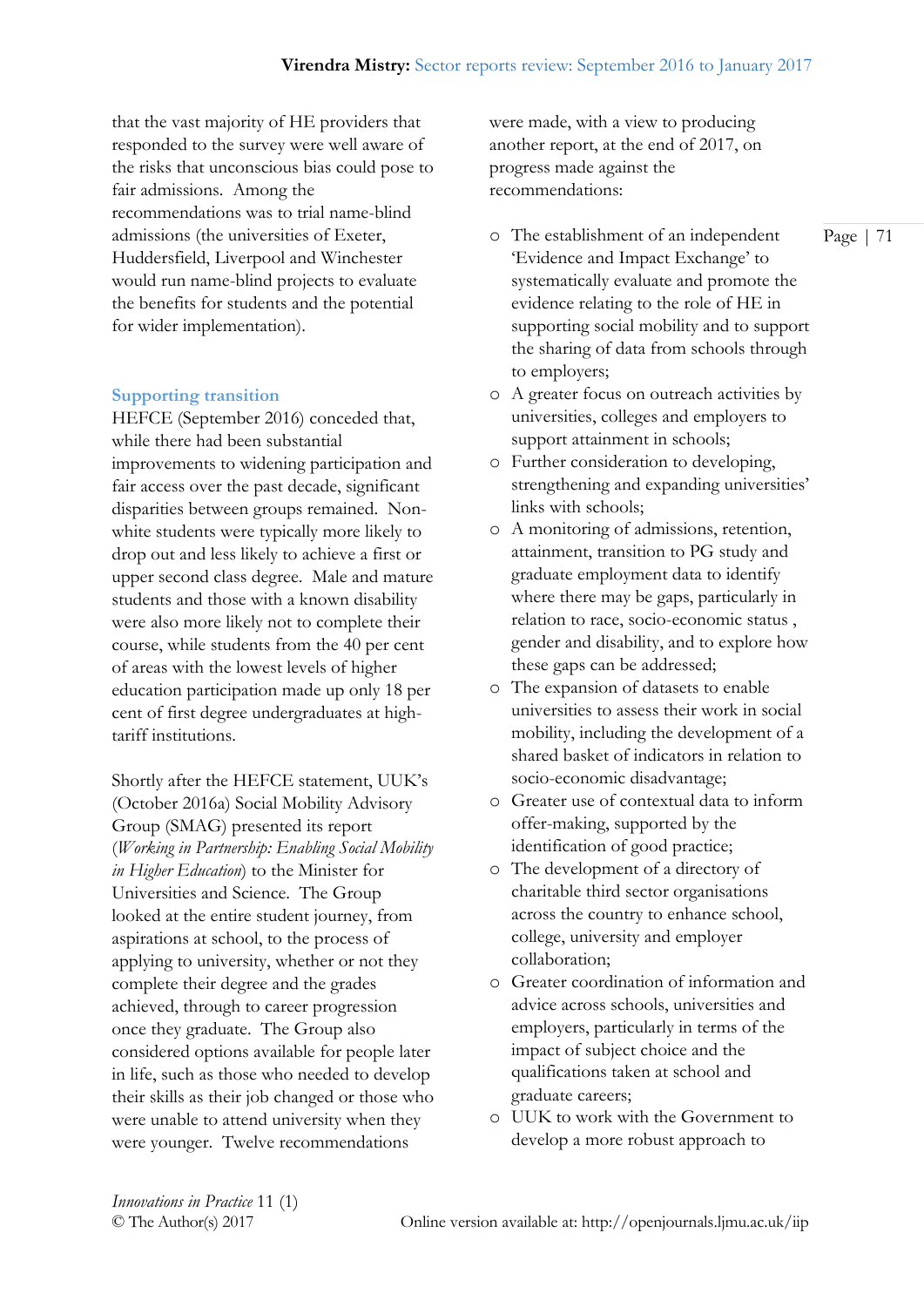information, advice and guidance, including greater alignment between government and HE sector communications around social mobility and HE. To include raising awareness of the different routes into and through HE and the promotion of the value of lifelong learning and part-time study;

- o UUK to work with employers and other local partners to tackle disadvantage at a regional level; and
- o Universities to work with league table providers to understand the potential impact of league tables on social mobility.

The Disabled Students' Sector Leadership Group (January 2017), a group supported by the DfE, UUK, Guild HE, the Association of Colleges and Independent Higher Education, in light of the SMAG final report, produced guidance that considered the requirement on HE providers to provide 'reasonable adjustments' under the Equality Act 2010.

OFFA (September 2016) presented key statistics from their assessment of access agreements. Of the 198 access agreements approved for 2017/18 it was noted;

- o There was an increased focus on improved outcomes for BME students and access for disadvantaged White males;
- o There was greater emphasis on progression to employment and further study, with 94.4 per cent of institutions setting a 'student success' target;
- o There was progress on long-term outreach and collaborative targets;
- o Whilst 62 per cent of institutions set broad targets relating to supporting disabled students, just four per cent explicitly referred to mental health issues,

specific learning difficulties or the autistic spectrum; and

at 37 institutions; and a change in balance Page | 72 o In negotiations for the 2017/18 access agreements, OFFA secured improved targets at 94 institutions; increased spend of spend at 24 institutions.

It was further underlined that 98.4 per cent of HE institutions with access agreements, and 17.3 per cent of FE colleges with access agreements, were intending to charge a maximum of  $f(9,250)$  for some or all of their courses in 2017/18.

The Social Market Foundation's (September 2016) *[Staying the Course](http://socialmarketfoundation.cmail19.com/t/t-l-hyjkcy-ollhdlydi-y/)*, examined student retention rates at English universities (2014/15). The report indicated that noncontinuation was low (at around six per cent), but included the proviso that there was "no significant progress in improving them" (p. 3). Non-continuation for students from the most disadvantaged backgrounds (POLAR3 [Participation of Local Areas]) was higher than others (at around eight per cent). England had low drop out compared to peer countries, though non-continuation rates varied widely depending on region. For instance, London institutions registered a non-continuation rate of 9.6 per cent at the end of year one, compared with the best-performing region (the North East), of 5.5 per cent. Using 2014/15 *THE* University League Table figures, non-continuation was found to be higher in those institutions outside the top 20 and those with lower UCAS tariff scores (though Oxford Brookes, Lincoln and the Royal Agricultural University, with average entry tariffs below 350 points, recorded non-continuation rates below four per cent).

Overall, the report acknowledged that institutions were making progress on both widening participation and improving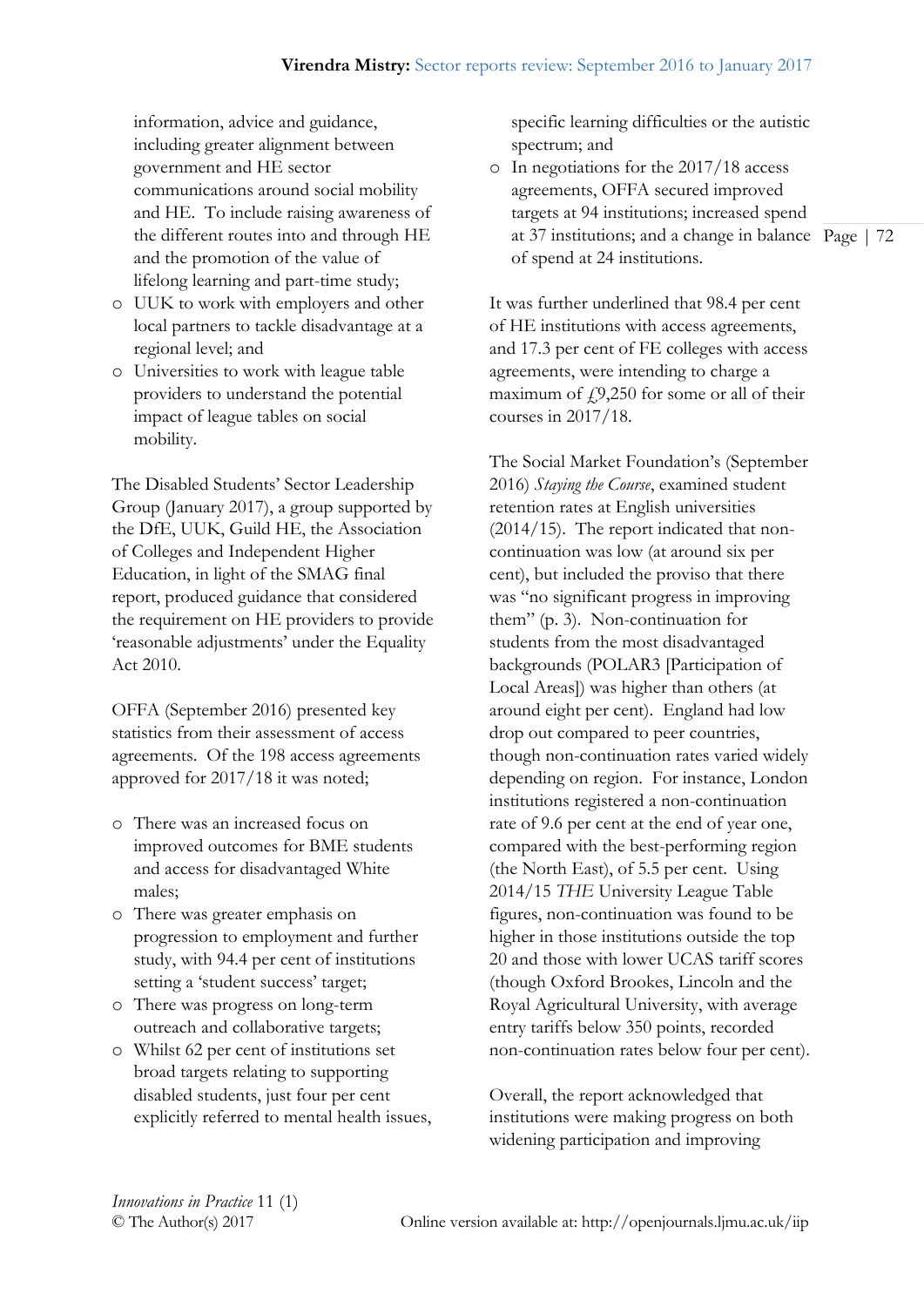continuation rates - no correlation between improving widening participation and worsening continuation rates was evident. About 50 institutions were deemed to be making no progress or going backwards on continuation rates, whilst "modest progress" was reported at a majority of the institutions, with very few institutions making "radical improvements" (p.13). The report includes case studies that identify strategies for improving student engagement.

#### **Student wellbeing**

Citing several sources (sector reports and academic literature), Brown (September 2016), in a HEPI study, provided an overview of mental health concerns in HE. Whilst many universities had effective support services in place (the report includes examples of university practice), the author recommended:

- o Allowing students to be registered with a GP at home and at university;
- o Increasing funding for university counselling and support services; and
- o Encouraging universities to develop their own mental health action plans.

UUK (October 2016b) published a report of its Taskforce, which was established in September 2015, that examined violence against women, harassment and hate crime affecting university students. The report noted that incidents of harassment, hate crime and violence do happen at UK universities, which can impact on student wellbeing. In assessing a range of evidence, the Taskforce concluded that despite some positive activity, university responses were "not as comprehensive, systematic or joined-up as they could be" (p. 4).

The Taskforce identified, from the evidence gathered, a number of recommended

actions for universities. These covered several areas including senior leadership, adopting an institution-wide approach, encouraging positive behaviours, working with the students' union, having effective governance, data collection and staff training.

#### **Transition to PG study**

HEFCE (December 2016) investigated the intentions after graduating of students in the final year of their UG courses, and grouped them based on their intentions to go on to PG study or into work. It considered whether different characteristics had different effects on students' intentions, and on the factors behind their decision. The study found;

- o The proportion of UG students intending to continue immediately on to PG study was 9.7 per cent (the highest ever level);
- o Mature students were keener to begin their careers, while young students were more likely to intend to go into further study;
- o The ethnic group with the greatest proportion of students who intended to study was Chinese (14.3 per cent).
- o A small proportion of students on sandwich courses intended to go on to PG study (6.8 per cent) relative to those on standard courses (9.8 per cent).
- o Course fees, the cost of living and fear of debt were the most notable concerns in relation to going on to PG study for UKdomiciled students. Over two-thirds of students reported that they would be likely or very likely to study at PG level with a loan of around  $f$ 10,000; the proportion was higher amongst Black students.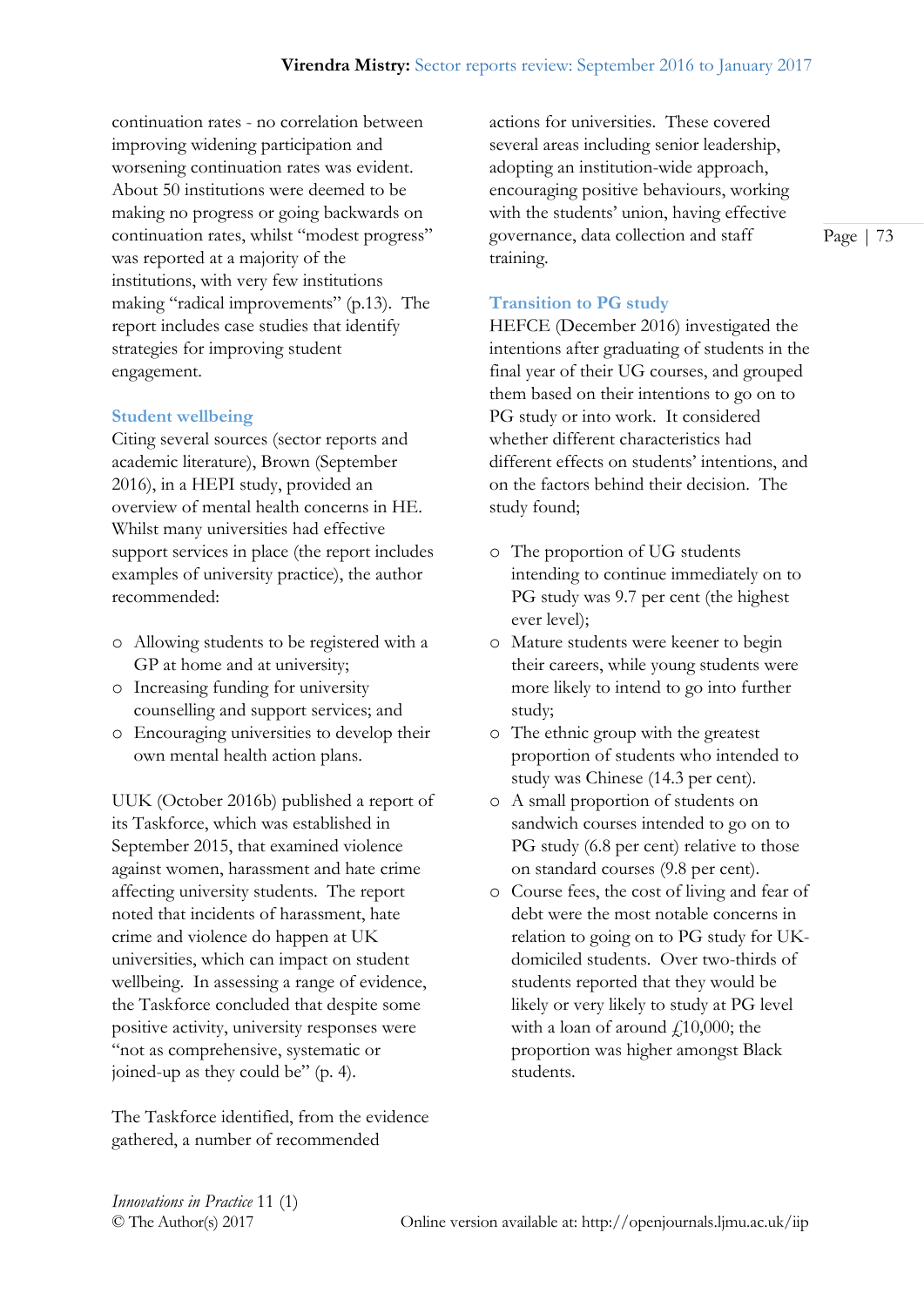# **Employability**

In preparation for the TEF, Blyth and Cleminson (September 2016) considered the factors that determine the likelihood of a student finding employment in higher skilled and professional occupations. At TEF's heart would be an assessment, using a set of core performance metrics; the Government decided that one of the core metrics used should relate to the proportion of students who are in highly skilled employment or further study six months after graduation.

Blyth and Cleminson's study for the DfE applied a binomial generalised linear model to test the relationship between the probability of being in highly skilled employment or further study six months after graduating, and a number of potential explanatory variables which were identified within existing literature and available from existing data sources (Destinations of Higher Education [DLHE] survey and HESA's Student Record). The authors found in their analysis:

- o The factors used in the benchmarking for HESA's UK performance indicators of employment (gender, age, ethnicity, entry tariff and subject of study) were all statistically associated with the outcome of interest;
- o Region of domicile, social disadvantage (as measured by HEFCE data on POLAR), disability and type of degree were statistically significant factors; and
- o Variables based on the REF scores and the age of an institution were found to be statistically significant though, as the authors concede, the scope of the analysis did not determine whether the reputational factors were independent of teaching quality.

In an HEA-commissioned study, Artess et al. (January 2017) examined 187 pieces of research on employability published

between 2012 and 2016. In relation to the politics, ideologies and models of employability, whilst some writers articulated a range of criticisms of the employability agenda, much of the literature argued in favour of the value in engaging with employability. Key arguments made in the literature included:

- o The size and structure of the graduate market means increasing graduates' employability will not necessarily lead to enhanced employment opportunities, as the number of graduates is not necessarily closely aligned to the number of graduate jobs; and
- o In a marketised HE system, employability is likely to be a key motivator for student choice making.

In terms of supporting employability development, the authors noted that some literature was beginning to move away from the discussion of employability as a list of skills and attributes towards a more subtle discussion of 'identity' and, therefore, a framework towards helping students transition from the identity of a student towards that of a graduate worker and citizen. However, in general, the literature tended to emphasise the importance of:

- o Embedding employability in the curriculum;
- o Providing a range of co-curricular and extra-curricular activities;
- o Building links with the labour market and encouraging students to do the same;
- o Supporting students to increase their confidence, self-belief and self-efficacy through their studies;
- o Encouraging reflection and increasing students' capacity to articulate and communicate their learning to employers;
- o Encouraging student mobility and fostering a global perspective;
- o Using institutional career guidance services as organising and co-ordinating

*Innovations in Practice* 11 (1)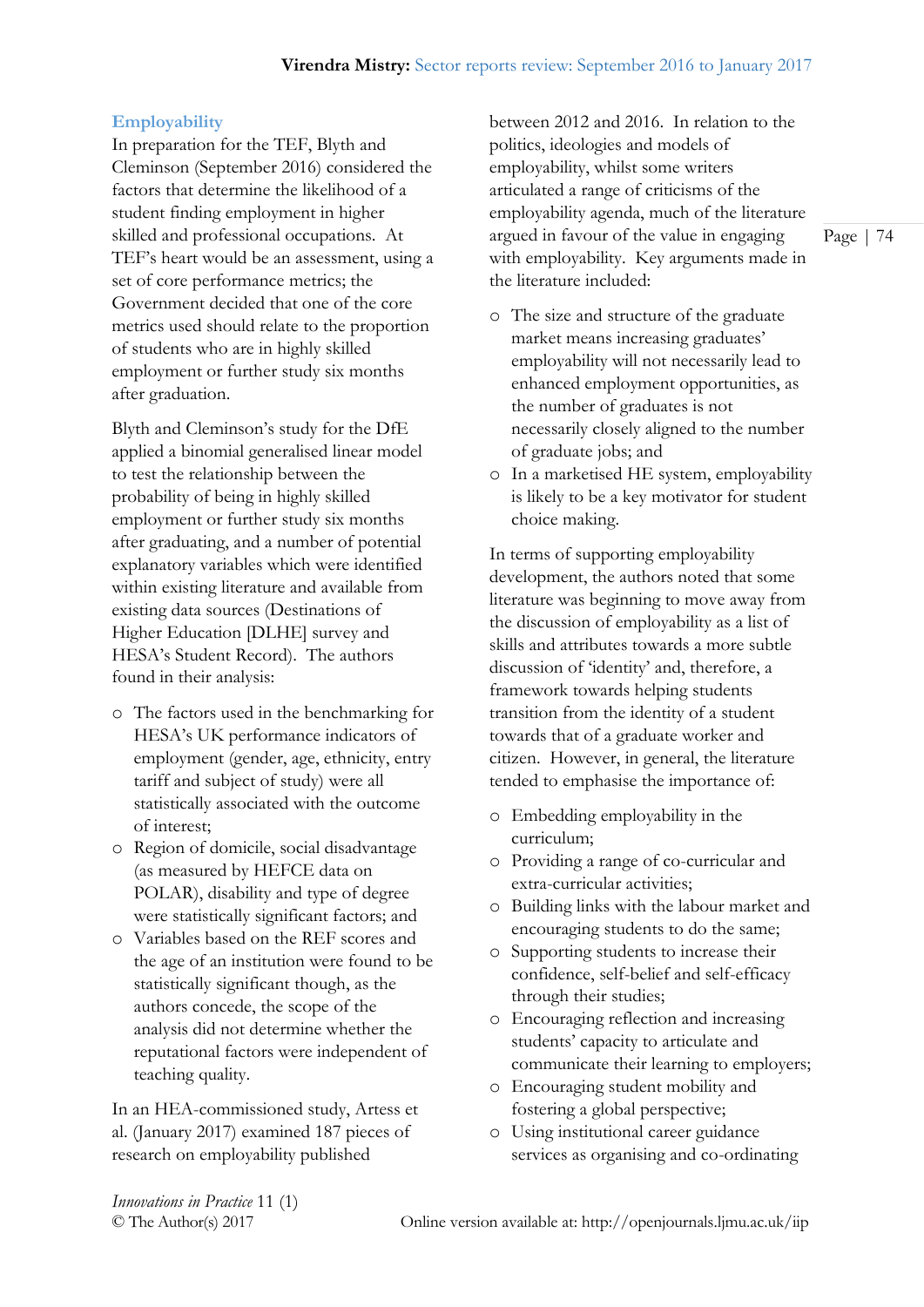structures for HE institutions' employability strategies; and

o Framing discussion on what graduates should know (knowledge) and be able to do (skills).

The review authors also examined HE providers' responses to employability which included;

- o Changing institutional structures to ensure more effective in delivery of employability;
- o Changing the programme mix (e.g., incorporating vocational elements, placements etc.); and
- o Developing networking to ensure external stakeholders remain engaged and involved in developing student employability.

Prospects and ACGAS (November 2016) produced an analysis of the DLHE survey to provide a comprehensive overview of what graduates did after completing their university degrees; there were 247,835 responses to the 2014/15 survey, or 79.3 per cent of the total cohort. Overall:

- o Many sectors reported difficulty in finding enough graduates to employ in 2015. This was especially acute in engineering, construction, IT and computing, health, education and business support;
- o Most graduates who were working six months after leaving university were employed on permanent contracts; 15 per cent were on fixed-term contracts lasting at least a year (with junior doctors being a significant proportion of these graduates); and three per cent were on zero-hour contracts, primarily in nongraduate employment;
- o Self-employment and freelancing was much more common in the arts and creative industries when compared with other sectors;
- o Most graduates found work either near to where they went to university, or they returned home to find work there;
- o The graduate jobs market was concentrated in the larger cities, which tended to have the infrastructure and high-skilled employment opportunities to support a wide range of graduates. After London (41,000+ graduates) and the South East (22,500 graduates), Birmingham (4,155 graduates) was the most popular destination. The following cities and regions employed at least 2,000 graduates in 2015: Manchester (3,740 graduates), Leeds (3,430 graduates), Glasgow, Edinburgh, Oxford, Liverpool, Belfast, Bristol, Cardiff, Hertfordshire, Kent, Surrey, Lancashire and Essex; and
- o 35 per cent of new graduates were working at companies with fewer than 250 employees and one in five at companies with fewer than 50. In other words, big graduate schemes did not dominate the post-graduation experience.

In a report to HEFCE and the Society for Research into HE, Behle (October 2016) studied graduates in non-graduate occupations. The report compared the early career paths of two graduate cohorts: (1) graduates from 1999 and (2) those who applied for higher education in 2006 and either graduated in 2009, if they were on a three-year course, or 2010, from a four-year course. The report found;

o Employment during the first 15 months after graduation differed between 'Class of 1999' and 'Class of 2009 and 2010'. Many of the 1999 graduates entered nongraduate employment during the first months after graduation, which they subsequently left for graduate employment. Graduates from the 2009 and 2010 cohort, in contrast, were less likely to enter employment in general,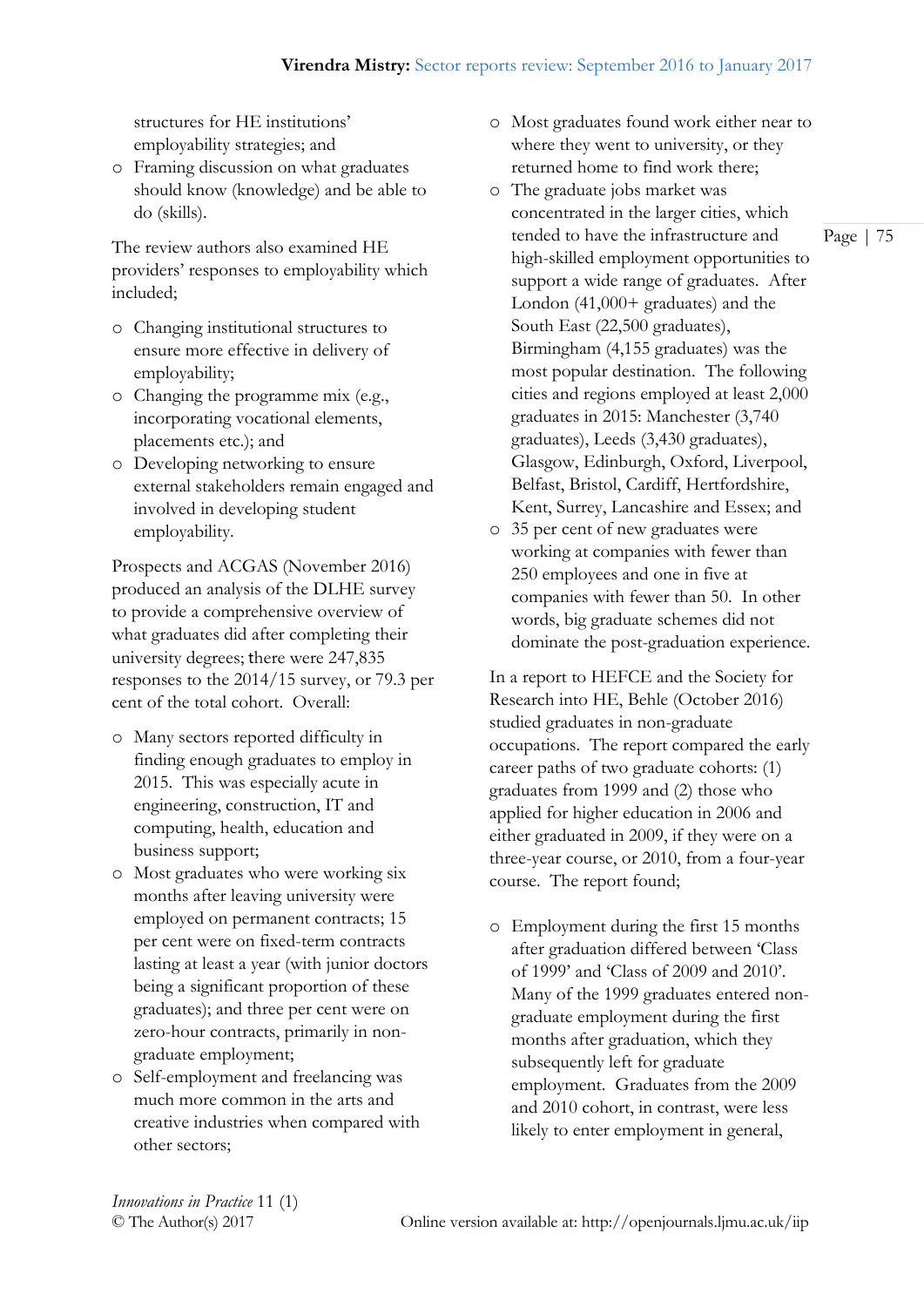and were more likely to remain in nongraduate jobs;

- o The characteristics of graduates who remained in non-graduate employment for longer periods were similar in both cohorts. The likelihood of spending time in non-graduate jobs was significantly reduced for: male graduates; those working in London; graduates from Mathematics and Computer Science, Medicine, Engineering and Education programmes; graduates from high tariff HE providers; graduates with a first-class degree; and for graduates who had gained employment experience;
- o In both cohorts, younger graduates and those from middle and lower social classes tended to be in non-graduate jobs;
- o Gender did not play a significant role in the 'Class of 1999' but female graduates from the 2009 and 2010 cohort were more likely to be in non-graduate jobs;
- o International mobility and work experience increased the probability of working in a graduate job for the 1999 cohort; and
- o Many of the 2009 and 2010 graduates felt that it would have been easier for them to enter graduate jobs had they gained work experiences during their studies.

Focusing on their new Longitudinal Education Outcomes (LEO) dataset, the DfE (December 2016) published analysis of the employment and earnings outcomes of those graduating with a UG degree in 2008/09 from an English HE provider. The data revealed:

o Biological Sciences and Medicine and Dentistry had the highest proportion of graduates in 'further study, sustained employment or both' five years after graduation (83.5 per cent and 83.3 per cent respectively);

- o The proportion with a further study record five years after graduation varied by subject studied, from around four per cent for those who studied Business and Administrative Studies and Computer Science, to around 20 per cent for those who studied Subjects Allied to Medicine and Biological Sciences; and
- o Five years after graduation, Medicine and Dentistry graduates had the highest median annualised earnings  $(446,500)$ , while Creative Arts and Design graduates the lowest  $(20,000)$ , though the figures did not include earnings from selfassessment.

In a report to HEFCE, Pye Tait Consulting (September 2016) examined 'intermediate technical education' in HE. This comprises Higher National Certificates (HNCs), Higher National Diplomas (HNDs), Diplomas of Higher Education (DipHEs) and Foundation Degrees (FDs) and all occupy Levels 4 and 5 on the Framework for Higher Education Qualification (FHEQ) in England. The report noted:

- o The number of full-time equivalent (FTE) entrants to intermediate technical qualifications declined by 40 per cent between 2009/10 and 2013/14;
- o In a survey of employers it was found that a degree was most sought after when recruiting technicians (in spite of the fact that many of the roles did not require this level of qualification). This was largely attributable to the increased number of graduates in the labour market; and
- o Of those recruited to technician roles, respondents considered graduates to have the most pronounced skills gap. Thus, whilst the availability of a large pool of graduates was attractive to employers, in the longer term, skills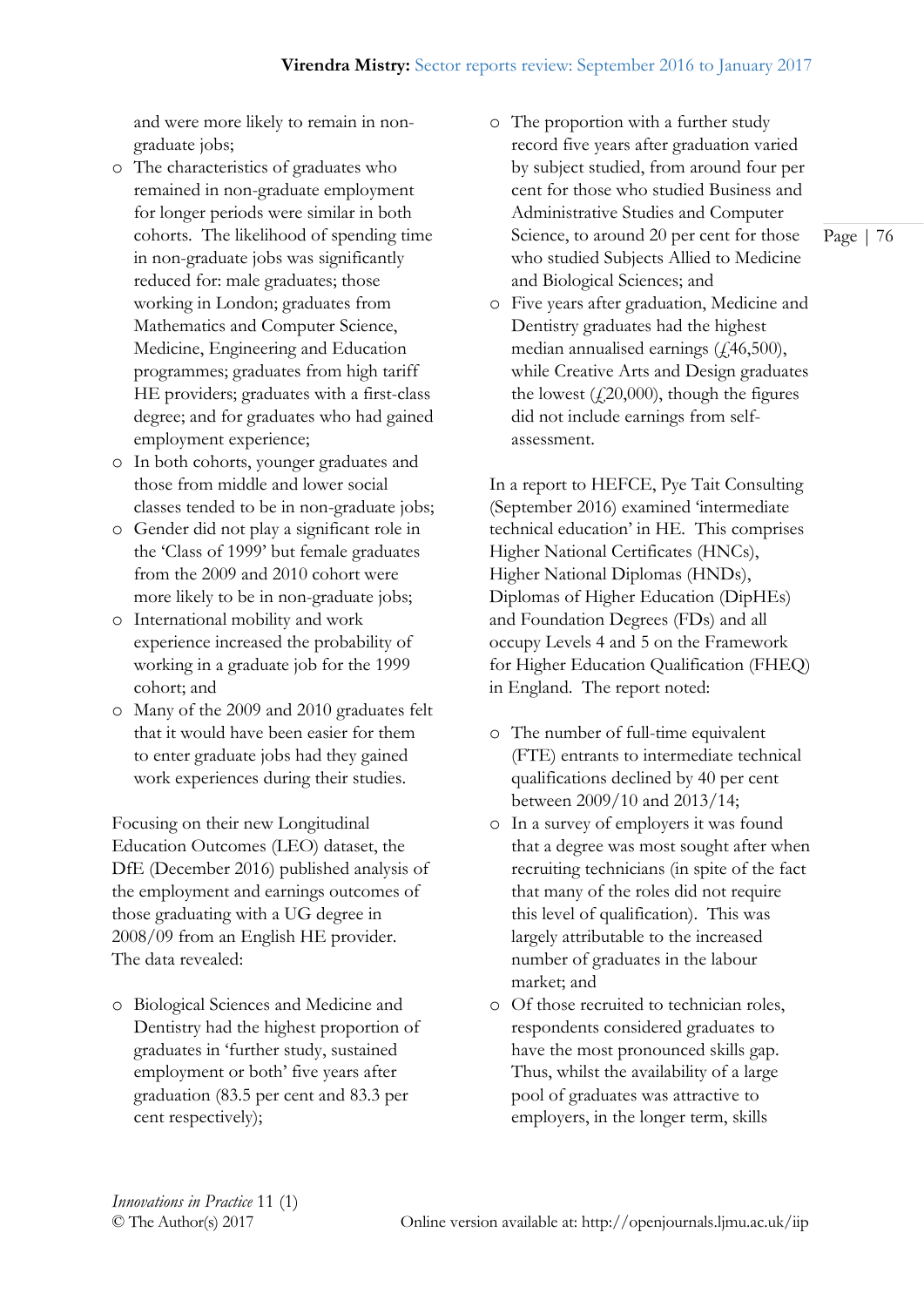mismatches may cause employers to question the value of graduate skills.

#### **University rankings**

In a HEPI report, Bekhradnia (December 2016) outlined the dangers represented by international university rankings. With reference to "the four main international rankings" (p. 1) (the *THE* World University Rankings, QS World University Rankings, Academic Ranking of World Universities and U-Multirank), the author argues that current international rankings are almost entirely based on research-related criteria, thus "skew[ing] the results in favour of a small number of institutions" (p. 23). The author posits that if universities are to move up the rankings, they are forced to focus on their research performance at the expense of teaching, widening participation and other activities. Further, the author suggests that the data underpinning the rankings are of questionable quality. Bekhradnia concludes by advising governments, university management and governing bodies to ignore rankings when making decisions and "should do what they do because it is right, not because it will improve their position in the rankings" (p. 25).

#### **Partnerships in universities**

In a 'small development project' undertaken for the LFHE, Kemp et al. (November 2016) presented findings from three case studies that explored the relationships between different groups (students, administrative/professional staff and academic staff) and sought to determine the ways in which barriers between the groups could be broken down. Taken together, the three case studies outlined the importance of communication, clarifying roles and responsibilities and building cohesiveness through social groups and networks.

#### **Civic engagement**

The LFHE produced a summary report (Goddard, November 2016), as part of its Leadership Insight series, of an earlier scoping study (Goddard et al., March 2010) on the civic role of universities and ways to develop strong local and regional partnerships. This summary paper also highlights subsequent developments that are resonant with the original findings: the Whitty Review undertaken for BIS (*Universities and their Communities: Enabling Economic Growth*); the Northern Powerhouse debates; the funding squeeze in local government; the Government's national science and innovation policy; the Stern Review of the REF; the HERB; and EU referendum result. Goddard concludes, "Deep rooted civic engagement will… require a renewed sense of purpose and a connection between global and local roles [and] may require institutional change to integrate teaching, research and engagement at every level" (p. 10).

In a report to HEFCE, Allan (October 2016) summarised the experiences of 20 HE providers involved in the establishment, development and sponsorship of academies, University Technical Colleges (UTCs) and free schools. It was found that a range of factors influenced HE providers' decisions to become involved in school sponsorship, with the most prevalent including: performance related reasons (e.g. to address institutional underperformance, raise attainment and support learners to achieve their potential); industry/sector related reasons (e.g. to meet local employer need or to promote specific subjects, sectors or approaches to learning); and community and regeneration related reasons (e.g. to improve the social capital of a local area). HE providers' contributions across an array of strategic and operational areas were summarised: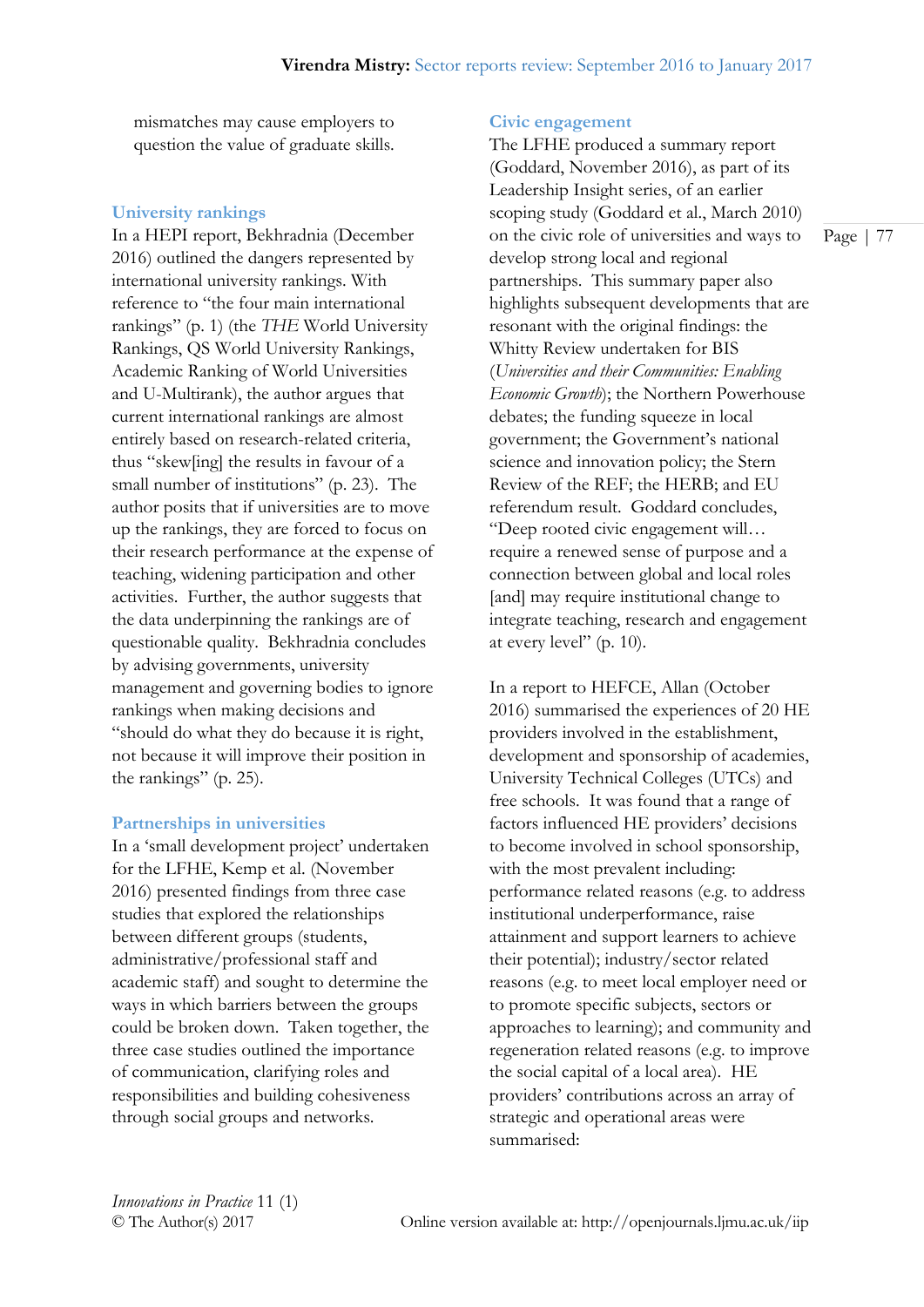- o 19 HE providers had been involved in the creation of new UTCs, academies or free schools. Specific contributions included bid writing, project management, marketing and promotion;
- o All 20 HE providers had a place on the board of governors or trustees at the school(s) they sponsored;
- o Nine of the HE providers had been involved in curriculum development;
- o 11 of the HE providers shared corporate resources (e.g. finance, payroll and HR systems, CPD resources, access to university libraries, laboratories or sports facilities);
- o In relation to learner experience and enrichment, HE providers' staff delivered outreach activities, campus visits, student buddying systems and advice on HE pathways; and
- $\circ$  In a small number (n=5), the sponsor relationship provided the opportunity for undergraduates to access placement, training and volunteering opportunities in the sponsored schools.

Whilst challenging in the early stages of engagement, HE providers noted many benefits, including a strengthening of their reputation and profile and a deepening of their knowledge of school curricula, school governance and finance.

#### **Internationalisation**

HESA (January 2017a) showed that across all UK HE providers, for all student enrolments, there was a four per cent decrease in the numbers from other EU countries between 2011/12 and 2015/16, (although between 2014/15 and 2015/16 there was an increase from 124,575 to 127,440 enrolments). The analysis also revealed that, over the five-year period, among the top ten countries, Italy had seen the largest percentage increase (+52 per

cent) in the number of student enrolments; Ireland saw the largest percentage decrease (-32 per cent) over the same period.

In relation to non-EU countries, HESA noted that the number of student enrolments from China was much larger than from any other country, rising to 91,215 enrolments in 2015/16 compared with 78,715 in 2011/12. Both the HESA analysis and HEFCE (September 2016) highlighted significant decreases in UG entrants from India. HEFCE also noted that about 60 per cent of all PGT students were from non-EU countries, with numbers of PG entrants from India and Nigeria registering falls of 11 and 8.1 per cent, respectively, in 2014/15. HESA (January 2017a) also recorded that 701,010 UK domiciled students were studying wholly overseas in 2015/16, compared to 663,915 in  $2014/15$  (+six per cent). A majority (89 per cent) were studying outside the EU.

In a study commissioned by HEPI and Kaplan International Pathways, Conlon et al. (January 2017) reported on analysis of the determinants of overseas demand for UK HE. This econometric analysis highlighted a range of factors that determine demand, such as domestic (e.g. UK fee levels) and external factors (e.g. exchange rates, fee levels charged by competitor countries, overseas economic growth and policy interventions within a country). The analysis determined that, although some factors had a relatively immediate effect on the demand for UK HE (such as overseas GDP per capita), other factors (such as the exchange rate and UK fee levels) had both an immediate effect and longer-term (lagged) impact. The study modelled a range of scenarios that considered certain policy changes (e.g. decision of the UK to leave the EU).

*Innovations in Practice* 11 (1)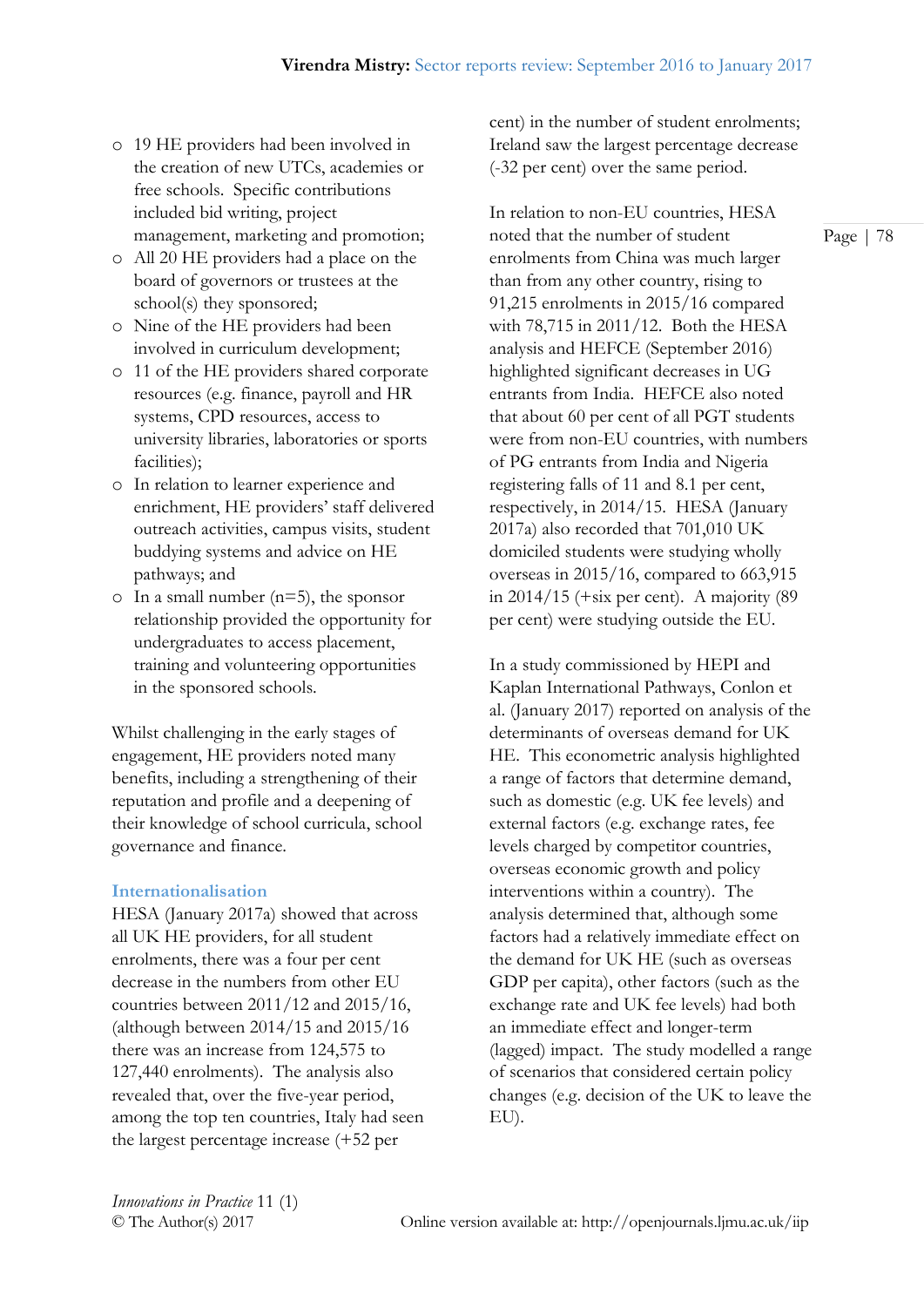Morris et al. (September 2016), in an IPPR report reviewing UK migration policy, made the following recommendations in relation to the HE sector:

- o Students should be excluded from the drive to reduce net migration and be classed as temporary rather than permanent migrants;
- o The UK Government should create a new role, a minister for international education, to develop and take forward a ten-year plan for expanding the UK's international education sector;
- o As part of the ten-year plan, the Government should reintroduce the post-study work visa for STEM and nursing graduates;
- o Students should be exempted from the cap on Tier 2 visas and the resident labour market test for one year after they graduate, rather than for four months as at present;
- o The Office for National Statistics should seek to improve its data collection methods to enable more robust assessment of the migration patterns of international students; and
- o The Government and HE sector should take steps to measure the extent to which international students return home by boosting response rate of HESA's DLHE survey.

#### **Alternate providers**

To the QAA (December 2016), alternative providers of HE represent an important, and growing, part of the post-16 education landscape "contributing to the diversity, choice and opportunities available" (p. 1). Their Viewpoint Paper noted that, since working with alternative providers in 2012: 462 applied for QAA review; 246 of these withdrew, transferred or had poor outcomes (meaning that 216 or 46.7 per cent were still in the programme). Common areas of good practice identified through QAA's reviews included: responsiveness to the student voice; provision of vocational learning in specialist areas that prepare students for industry or professional practice; and improvement of students' learning opportunities through engagement with the QAA's Quality Code.

In a report to HEPI, Fielden and Middlehurst (January 2017) assessed the current state of play in relation to alternate providers in the UK. Drawing upon experiences in the USA and Australia, the report authors reject the overly optimistic view that such providers are always beneficial as well as the pessimistic assumptions that they are problematic. They predict the challenges awaiting the proposed OfS in capturing the key providers in its registration and monitoring processes.

*Innovations in Practice* 11 (1)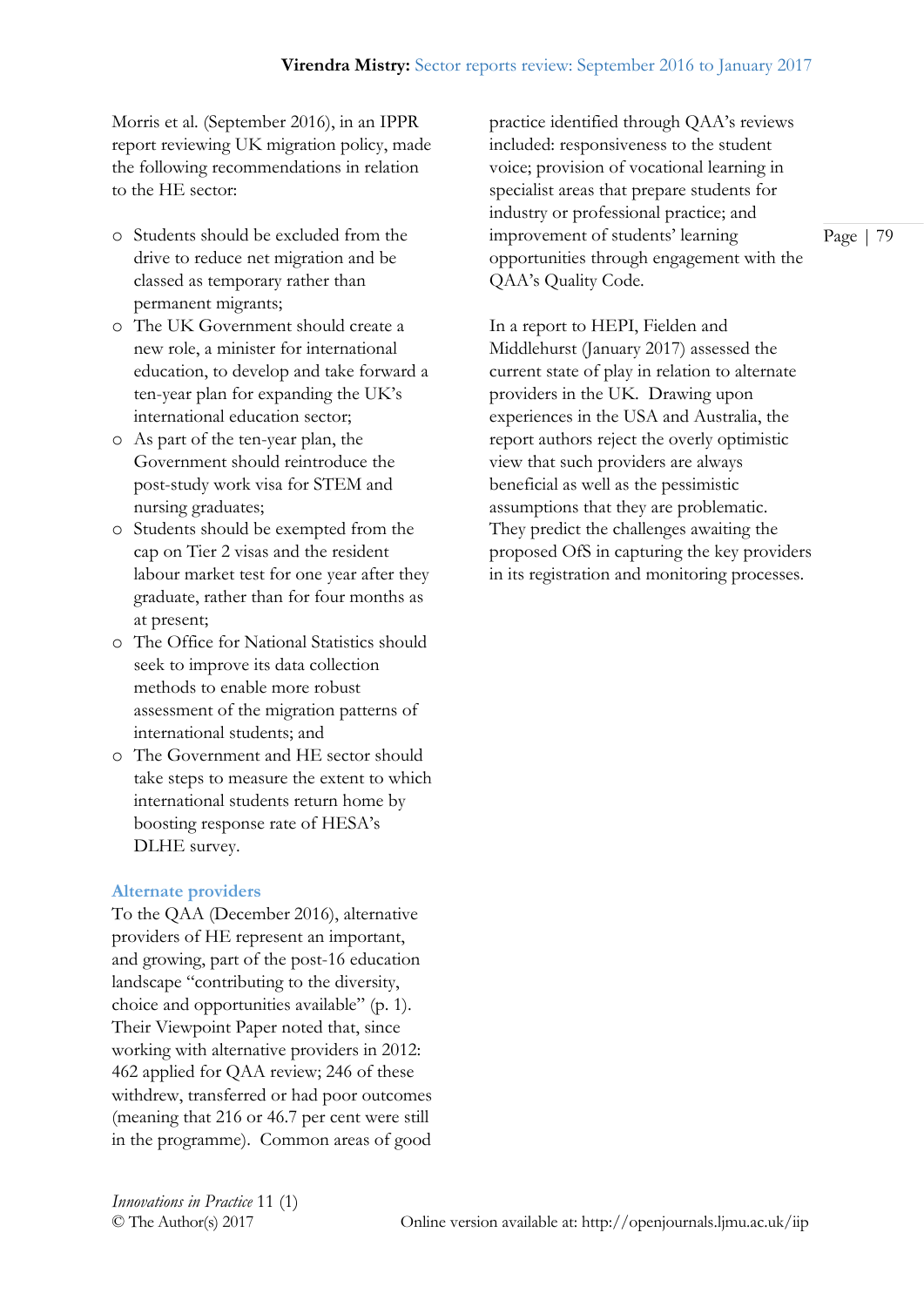## **References**

Abbas, A., Abbas, J., Brayman, K., Brennan, J. and Gantogtokh, O. (October 2016) *Teaching Excellence in the Disciplines,* York: HEA, retrieved from: [https://www.heacademy.ac.uk/system/files](https://www.heacademy.ac.uk/system/files/resources/teaching_excellence_in_the_disciplines.pdf) [/resources/teaching\\_excellence\\_in\\_the\\_disc](https://www.heacademy.ac.uk/system/files/resources/teaching_excellence_in_the_disciplines.pdf) [iplines.pdf](https://www.heacademy.ac.uk/system/files/resources/teaching_excellence_in_the_disciplines.pdf) (accessed October 2016)

Allan, T. (October 2016) *Higher Education Sponsored Academies, University Technical Colleges and Free Schools: Report to HEFCE,* Leeds: York Consulting LLP, retrieved from: [http://www.hefce.ac.uk/media/HEFCE,20](http://www.hefce.ac.uk/media/HEFCE,2014/Content/Pubs/Independentresearch/2016/HE,sponsored,academies,UTCs,and,free,schools/2016_heschools.pdf) [14/Content/Pubs/Independentresearch/20](http://www.hefce.ac.uk/media/HEFCE,2014/Content/Pubs/Independentresearch/2016/HE,sponsored,academies,UTCs,and,free,schools/2016_heschools.pdf) [16/HE,sponsored,academies,UTCs,and,free](http://www.hefce.ac.uk/media/HEFCE,2014/Content/Pubs/Independentresearch/2016/HE,sponsored,academies,UTCs,and,free,schools/2016_heschools.pdf) [,schools/2016\\_heschools.pdf](http://www.hefce.ac.uk/media/HEFCE,2014/Content/Pubs/Independentresearch/2016/HE,sponsored,academies,UTCs,and,free,schools/2016_heschools.pdf) (accessed October 2016)

Artess, J., Hooley, T. and Mellors-Bourne, R. (January 2017) *Employability: A Review of the Literature, 2012 to 2016 – A Report to the HEA,* York: HEA, retrieved from: [https://www.heacademy.ac.uk/system/files](https://www.heacademy.ac.uk/system/files/resources/employability_a_review_of_the_literature.pdf) [/resources/employability\\_a\\_review\\_of\\_the\\_](https://www.heacademy.ac.uk/system/files/resources/employability_a_review_of_the_literature.pdf) [literature.pdf](https://www.heacademy.ac.uk/system/files/resources/employability_a_review_of_the_literature.pdf) (accessed February 2017)

Behle, H. (October 2016) *Graduates in Nongraduate Occupations: Report to HEFCE and SRHE*, Coventry: Warwick Institute for Employment Research, retrieved from: [http://www.hefce.ac.uk/media/HEFCE,20](http://www.hefce.ac.uk/media/HEFCE,2014/Content/Pubs/Independentresearch/2016/Graduates,in,non-graduate,occupations/2016_gradoccup.pdf) [14/Content/Pubs/Independentresearch/20](http://www.hefce.ac.uk/media/HEFCE,2014/Content/Pubs/Independentresearch/2016/Graduates,in,non-graduate,occupations/2016_gradoccup.pdf) [16/Graduates,in,non](http://www.hefce.ac.uk/media/HEFCE,2014/Content/Pubs/Independentresearch/2016/Graduates,in,non-graduate,occupations/2016_gradoccup.pdf)[graduate,occupations/2016\\_gradoccup.pdf](http://www.hefce.ac.uk/media/HEFCE,2014/Content/Pubs/Independentresearch/2016/Graduates,in,non-graduate,occupations/2016_gradoccup.pdf) (accessed October 2016)

Bekhradnia, B. (December 2016) *International University Rankings: For Good or Ill?* (HEPI Report 89), Oxford: HEPI, retrieved from: [http://www.hepi.ac.uk/wp](http://www.hepi.ac.uk/wp-content/uploads/2016/12/Hepi_International-university-rankings-For-good-or-for-ill-REPORT-89-10_12_16_Screen.pdf)[content/uploads/2016/12/Hepi\\_Internatio](http://www.hepi.ac.uk/wp-content/uploads/2016/12/Hepi_International-university-rankings-For-good-or-for-ill-REPORT-89-10_12_16_Screen.pdf) [nal-university-rankings-For-good-or-for-ill-](http://www.hepi.ac.uk/wp-content/uploads/2016/12/Hepi_International-university-rankings-For-good-or-for-ill-REPORT-89-10_12_16_Screen.pdf)[REPORT-89-10\\_12\\_16\\_Screen.pdf](http://www.hepi.ac.uk/wp-content/uploads/2016/12/Hepi_International-university-rankings-For-good-or-for-ill-REPORT-89-10_12_16_Screen.pdf) (accessed February 2017)

Blackmore, P., Blackwell, R. and Edmondson, M. (September 2016) *Tackling Wicked Issues: Prestige and Employment Outcomes*  *in the Teaching Excellence Framework*  (Occasional Paper 14), Oxford: HEPI, retrieved from: [http://www.hepi.ac.uk/wp](http://www.hepi.ac.uk/wp-content/uploads/2016/09/Hepi_TTWI-Web.pdf)[content/uploads/2016/09/Hepi\\_TTWI-](http://www.hepi.ac.uk/wp-content/uploads/2016/09/Hepi_TTWI-Web.pdf)[Web.pdf](http://www.hepi.ac.uk/wp-content/uploads/2016/09/Hepi_TTWI-Web.pdf) (accessed October 2016)

Blyth, P. and Cleminson, A. (September 2016) *Teaching Excellence Framework: Analysis of Highly Skilled Employment Outcomes,*  London: DfE, retrieved from: [https://www.gov.uk/government/uploads/](https://www.gov.uk/government/uploads/system/uploads/attachment_data/file/557107/Teaching-Excellence-Framework-highly-skilled-employment..pdf) [system/uploads/attachment\\_data/file/5571](https://www.gov.uk/government/uploads/system/uploads/attachment_data/file/557107/Teaching-Excellence-Framework-highly-skilled-employment..pdf) [07/Teaching-Excellence-Framework-highly](https://www.gov.uk/government/uploads/system/uploads/attachment_data/file/557107/Teaching-Excellence-Framework-highly-skilled-employment..pdf)[skilled-employment..pdf](https://www.gov.uk/government/uploads/system/uploads/attachment_data/file/557107/Teaching-Excellence-Framework-highly-skilled-employment..pdf) (accessed October 2016)

Brown, P. (September 2016) *The Invisible Problem? Improving Students' Mental Health*  (HEPI Report 88), Oxford: HEPI, retrieved from: [http://www.hepi.ac.uk/wp](http://www.hepi.ac.uk/wp-content/uploads/2016/09/STRICTLY-EMBARGOED-UNTIL-22-SEPT-Hepi-Report-88-FINAL.pdf)[content/uploads/2016/09/STRICTLY-](http://www.hepi.ac.uk/wp-content/uploads/2016/09/STRICTLY-EMBARGOED-UNTIL-22-SEPT-Hepi-Report-88-FINAL.pdf)[EMBARGOED-UNTIL-22-SEPT-Hepi-](http://www.hepi.ac.uk/wp-content/uploads/2016/09/STRICTLY-EMBARGOED-UNTIL-22-SEPT-Hepi-Report-88-FINAL.pdf)[Report-88-FINAL.pdf](http://www.hepi.ac.uk/wp-content/uploads/2016/09/STRICTLY-EMBARGOED-UNTIL-22-SEPT-Hepi-Report-88-FINAL.pdf) (accessed October 2016)

Conlon, G., Ladher, R. and Halterbeck, M. (January 2017) *The Determinants of International Demand for UK Higher Education: Final Report for the Higher Education Policy Institute and Kaplan International Pathways,* London: London Economics, retrieved from: [http://www.hepi.ac.uk/wp](http://www.hepi.ac.uk/wp-content/uploads/2017/01/The-determinants-of-international-demand-for-UK-HE-FULL-REPORT.pdf)[content/uploads/2017/01/The](http://www.hepi.ac.uk/wp-content/uploads/2017/01/The-determinants-of-international-demand-for-UK-HE-FULL-REPORT.pdf)[determinants-of-international-demand-for-](http://www.hepi.ac.uk/wp-content/uploads/2017/01/The-determinants-of-international-demand-for-UK-HE-FULL-REPORT.pdf)[UK-HE-FULL-REPORT.pdf](http://www.hepi.ac.uk/wp-content/uploads/2017/01/The-determinants-of-international-demand-for-UK-HE-FULL-REPORT.pdf) (accessed January 2017)

Department for Business, Innovation and Skills (May 2016) *Teaching Excellence Framework: Technical Consultation for Year Two,*  London: BIS, retrieved from: [https://www.gov.uk/government/uploads/](https://www.gov.uk/government/uploads/system/uploads/attachment_data/file/523340/bis-16-262-teaching-excellence-framework-techcon.pdf) [system/uploads/attachment\\_data/file/5233](https://www.gov.uk/government/uploads/system/uploads/attachment_data/file/523340/bis-16-262-teaching-excellence-framework-techcon.pdf) [40/bis-16-262-teaching-excellence](https://www.gov.uk/government/uploads/system/uploads/attachment_data/file/523340/bis-16-262-teaching-excellence-framework-techcon.pdf)[framework-techcon.pdf](https://www.gov.uk/government/uploads/system/uploads/attachment_data/file/523340/bis-16-262-teaching-excellence-framework-techcon.pdf) (accessed August

DfE (September 2016a) 'Participation rates in higher education: academic years 2006/07

*Innovations in Practice* 11 (1)

2016)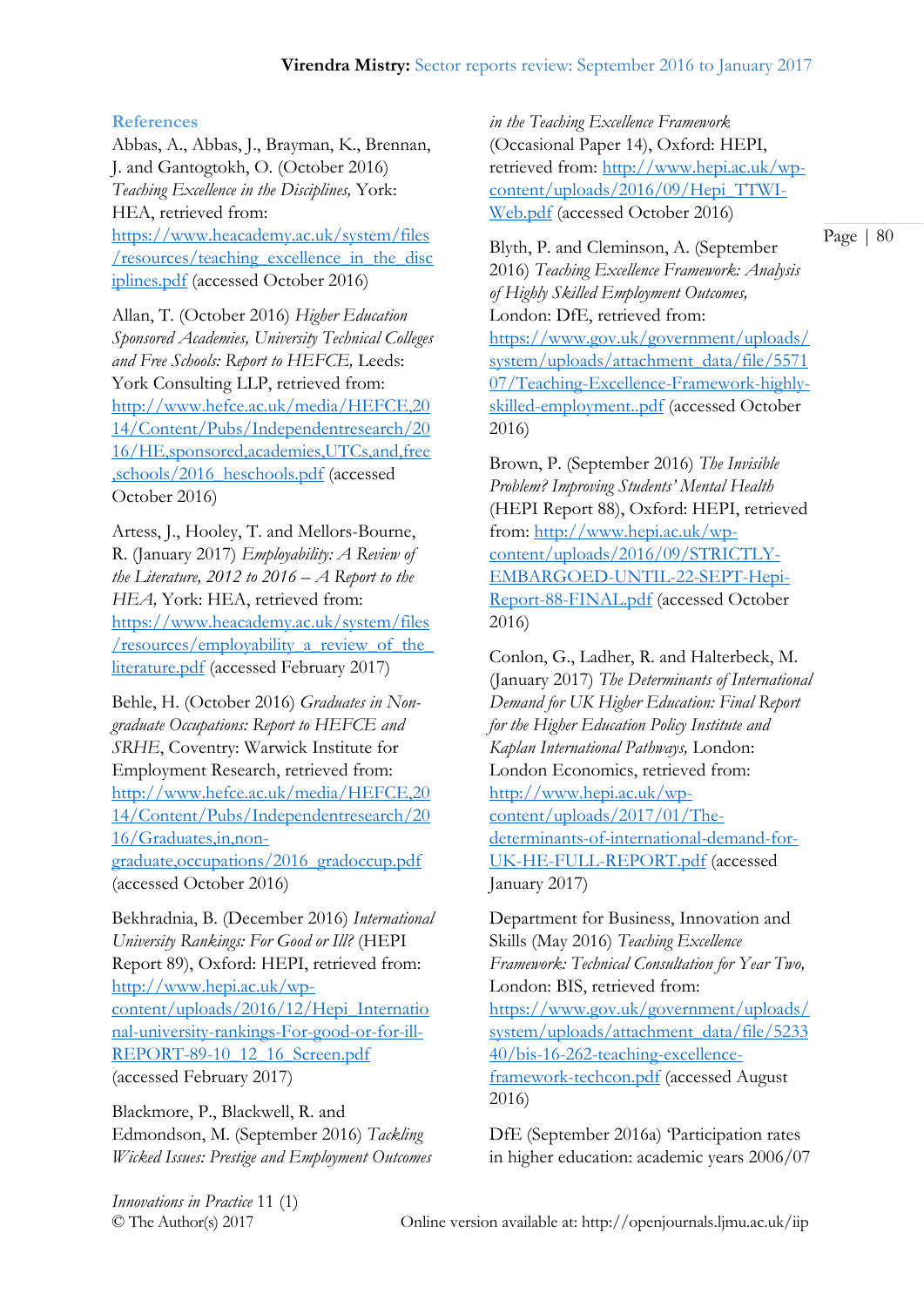– 2014/15 (Provisional)' (SFR 45/2016), retrieved from:

[https://www.gov.uk/government/uploads/](https://www.gov.uk/government/uploads/system/uploads/attachment_data/file/552886/HEIPR_PUBLICATION_2014-15.pdf) [system/uploads/attachment\\_data/file/5528](https://www.gov.uk/government/uploads/system/uploads/attachment_data/file/552886/HEIPR_PUBLICATION_2014-15.pdf) [86/HEIPR\\_PUBLICATION\\_2014-15.pdf](https://www.gov.uk/government/uploads/system/uploads/attachment_data/file/552886/HEIPR_PUBLICATION_2014-15.pdf) (accessed October 2016)

DfE (September 2016b) *Teaching Excellence Framework: Year Two and Beyond – Government Technical Consultation Response,* London: Department for Education, retrieved from: [https://www.gov.uk/government/uploads/](https://www.gov.uk/government/uploads/system/uploads/attachment_data/file/557140/Teaching_Excellence_Framework_-_Technical_Con_Response.pdf) [system/uploads/attachment\\_data/file/5571](https://www.gov.uk/government/uploads/system/uploads/attachment_data/file/557140/Teaching_Excellence_Framework_-_Technical_Con_Response.pdf) [40/Teaching\\_Excellence\\_Framework\\_-](https://www.gov.uk/government/uploads/system/uploads/attachment_data/file/557140/Teaching_Excellence_Framework_-_Technical_Con_Response.pdf) [\\_Technical\\_Con\\_Response.pdf](https://www.gov.uk/government/uploads/system/uploads/attachment_data/file/557140/Teaching_Excellence_Framework_-_Technical_Con_Response.pdf) (accessed October 2016)

DfE (December 2016) 'Employment and earnings outcomes of higher education: experimental statistics using the Longitudinal Education Outcomes (LEO) data: further breakdowns' (SFR 60/2016), retrieved from:

[https://www.gov.uk/government/uploads/](https://www.gov.uk/government/uploads/system/uploads/attachment_data/file/573831/SFR60_2016_LEO_main_text_v1.1.pdf) [system/uploads/attachment\\_data/file/5738](https://www.gov.uk/government/uploads/system/uploads/attachment_data/file/573831/SFR60_2016_LEO_main_text_v1.1.pdf) [31/SFR60\\_2016\\_LEO\\_main\\_text\\_v1.1.pdf](https://www.gov.uk/government/uploads/system/uploads/attachment_data/file/573831/SFR60_2016_LEO_main_text_v1.1.pdf) (accessed January 2017)

The Disabled Students' Sector Leadership Group (January 2017) *Inclusive Teaching and Learning in Higher Education as a Route to Excellence,* London: DfE, retrieved from: [https://www.gov.uk/government/uploads/](https://www.gov.uk/government/uploads/system/uploads/attachment_data/file/587221/Inclusive_Teaching_and_Learning_in_Higher_Education_as_a_route_to-excellence.pdf) [system/uploads/attachment\\_data/file/5872](https://www.gov.uk/government/uploads/system/uploads/attachment_data/file/587221/Inclusive_Teaching_and_Learning_in_Higher_Education_as_a_route_to-excellence.pdf) 21/Inclusive Teaching and Learning in H [igher\\_Education\\_as\\_a\\_route\\_to](https://www.gov.uk/government/uploads/system/uploads/attachment_data/file/587221/Inclusive_Teaching_and_Learning_in_Higher_Education_as_a_route_to-excellence.pdf)[excellence.pdf](https://www.gov.uk/government/uploads/system/uploads/attachment_data/file/587221/Inclusive_Teaching_and_Learning_in_Higher_Education_as_a_route_to-excellence.pdf) (accessed February 2017)

Fielden, J. and Middlehurst, R. (January 2017) *Alternative Providers of Higher Education: Issues for Policymakers* (HEPI Report 90), Oxford: HEPI, retrieved from: [http://www.hepi.ac.uk/wp](http://www.hepi.ac.uk/wp-content/uploads/2017/01/Hepi_The-alternative-providers-of-higher-education-Report-90-04_01_17-Screen2.pdf)[content/uploads/2017/01/Hepi\\_The](http://www.hepi.ac.uk/wp-content/uploads/2017/01/Hepi_The-alternative-providers-of-higher-education-Report-90-04_01_17-Screen2.pdf)[alternative-providers-of-higher-education-](http://www.hepi.ac.uk/wp-content/uploads/2017/01/Hepi_The-alternative-providers-of-higher-education-Report-90-04_01_17-Screen2.pdf)[Report-90-04\\_01\\_17-Screen2.pdf](http://www.hepi.ac.uk/wp-content/uploads/2017/01/Hepi_The-alternative-providers-of-higher-education-Report-90-04_01_17-Screen2.pdf) (accessed February 2017)

Goddard, J. (November 2016) *Civic Leadership and Higher Education: Where Are We Now?* London: LFHE, retrieved from: [https://www.lfhe.ac.uk/en/research](https://www.lfhe.ac.uk/en/research-resources/publications-hub/leadership-insights/leadership-insights-detail/civic-leadership-and-higher-education-where-are-we-now.cfm)[resources/publications-hub/leadership](https://www.lfhe.ac.uk/en/research-resources/publications-hub/leadership-insights/leadership-insights-detail/civic-leadership-and-higher-education-where-are-we-now.cfm)[insights/leadership-insights-detail/civic](https://www.lfhe.ac.uk/en/research-resources/publications-hub/leadership-insights/leadership-insights-detail/civic-leadership-and-higher-education-where-are-we-now.cfm)[leadership-and-higher-education-where-are](https://www.lfhe.ac.uk/en/research-resources/publications-hub/leadership-insights/leadership-insights-detail/civic-leadership-and-higher-education-where-are-we-now.cfm)[we-now.cfm](https://www.lfhe.ac.uk/en/research-resources/publications-hub/leadership-insights/leadership-insights-detail/civic-leadership-and-higher-education-where-are-we-now.cfm) (accessed February 2017)

Goddard, J., Howlett, L., Vallance, P. and Kennie, T. (March 2010) *Researching and Scoping a Higher Education and Civic Leadership Development Programme,* London: LFHE, retrieved from:

[https://www.lfhe.ac.uk/en/research](https://www.lfhe.ac.uk/en/research-resources/publications-hub/reports-and-reviews/researching-and-scoping-a-higher-education-and-civic-leadership-development-programme.cfm)[resources/publications-hub/reports-and](https://www.lfhe.ac.uk/en/research-resources/publications-hub/reports-and-reviews/researching-and-scoping-a-higher-education-and-civic-leadership-development-programme.cfm)[reviews/researching-and-scoping-a-higher](https://www.lfhe.ac.uk/en/research-resources/publications-hub/reports-and-reviews/researching-and-scoping-a-higher-education-and-civic-leadership-development-programme.cfm)[education-and-civic-leadership](https://www.lfhe.ac.uk/en/research-resources/publications-hub/reports-and-reviews/researching-and-scoping-a-higher-education-and-civic-leadership-development-programme.cfm)[development-programme.cfm](https://www.lfhe.ac.uk/en/research-resources/publications-hub/reports-and-reviews/researching-and-scoping-a-higher-education-and-civic-leadership-development-programme.cfm) (accessed February 2017)

HEFCE (September 2016) *Higher Education in England 2016: Key Facts,* Bristol: HEFCE, retrieved from: [http://www.hefce.ac.uk/media/HEFCE,20](http://www.hefce.ac.uk/media/HEFCE,2014/Content/Pubs/2016/201620/HEFCE2016_20.pdf)

[14/Content/Pubs/2016/201620/HEFCE2](http://www.hefce.ac.uk/media/HEFCE,2014/Content/Pubs/2016/201620/HEFCE2016_20.pdf) [016\\_20.pdf](http://www.hefce.ac.uk/media/HEFCE,2014/Content/Pubs/2016/201620/HEFCE2016_20.pdf) (accessed October 2016)

HEFCE (October 2016a) 'Review of information about learning and teaching, and the student experience' (Data analysis 2016/27), retrieved from: [http://www.hefce.ac.uk/media/HEFCE,20](http://www.hefce.ac.uk/media/HEFCE,2014/Content/Pubs/2016/201627/HEFCE2016_27.pdf) [14/Content/Pubs/2016/201627/HEFCE2](http://www.hefce.ac.uk/media/HEFCE,2014/Content/Pubs/2016/201627/HEFCE2016_27.pdf) 016 27.pdf (accessed October 2016)

HEFCE (October 2016b) 'Graduate satisfaction with undergraduate choices' (Data analysis 2016/28), retrieved from: [http://www.hefce.ac.uk/media/HEFCE,20](http://www.hefce.ac.uk/media/HEFCE,2014/Content/Pubs/2016/201628/HEFCE2016_28.pdf) [14/Content/Pubs/2016/201628/HEFCE2](http://www.hefce.ac.uk/media/HEFCE,2014/Content/Pubs/2016/201628/HEFCE2016_28.pdf) [016\\_28.pdf](http://www.hefce.ac.uk/media/HEFCE,2014/Content/Pubs/2016/201628/HEFCE2016_28.pdf) (accessed October 2016)

HEFCE (December 2016) 'Intentions after graduation survey 2016' (Data analysis 2016/37), retrieved from: [http://www.hefce.ac.uk/media/HEFCE,20](http://www.hefce.ac.uk/media/HEFCE,2014/Content/Pubs/2016/201637/HEFCE2016_37.pdf) [14/Content/Pubs/2016/201637/HEFCE2](http://www.hefce.ac.uk/media/HEFCE,2014/Content/Pubs/2016/201637/HEFCE2016_37.pdf) [016\\_37.pdf](http://www.hefce.ac.uk/media/HEFCE,2014/Content/Pubs/2016/201637/HEFCE2016_37.pdf) (accessed January 2017)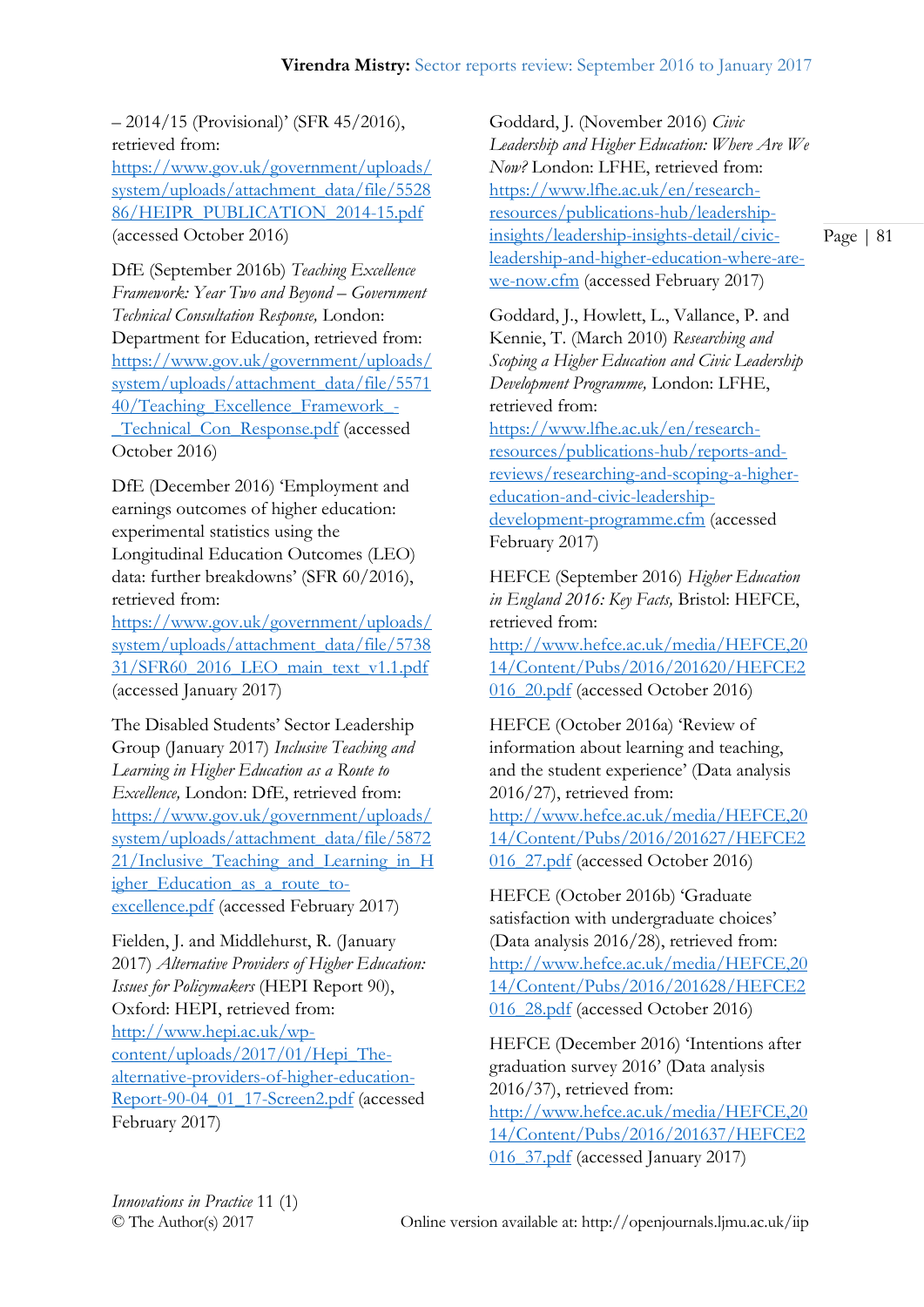HESA (January 2017a) 'Higher education student enrolments and qualifications obtained at higher education providers in the United Kingdom 2015/16' (SFR 242), retrieved from:

[https://www.hesa.ac.uk/news/12-01-](https://www.hesa.ac.uk/news/12-01-2017/sfr242-student-enrolments-and-qualifications) [2017/sfr242-student-enrolments-and](https://www.hesa.ac.uk/news/12-01-2017/sfr242-student-enrolments-and-qualifications)[qualifications](https://www.hesa.ac.uk/news/12-01-2017/sfr242-student-enrolments-and-qualifications) (accessed January 2017)

HESA (January 2017b) 'Staff at higher education providers in the United Kingdom 2015/16' (SFR 243), retrieved from: [https://www.hesa.ac.uk/news/19-01-](https://www.hesa.ac.uk/news/19-01-2017/sfr243-staff) [2017/sfr243-staff](https://www.hesa.ac.uk/news/19-01-2017/sfr243-staff) (accessed January 2017)

HESA and the HEA (December 2016) 'Report on research and data analysis on academic teaching qualifications: a report to HEFCE', retrieved from:

[http://www.hefce.ac.uk/media/HEFCE,20](http://www.hefce.ac.uk/media/HEFCE,2014/Content/Pubs/Independentresearch/2016/Report,on,research,and,data,analysis,on,academic,teaching,qualifications/2016_tquals.pdf) [14/Content/Pubs/Independentresearch/20](http://www.hefce.ac.uk/media/HEFCE,2014/Content/Pubs/Independentresearch/2016/Report,on,research,and,data,analysis,on,academic,teaching,qualifications/2016_tquals.pdf) [16/Report,on,research,and,data,analysis,on,a](http://www.hefce.ac.uk/media/HEFCE,2014/Content/Pubs/Independentresearch/2016/Report,on,research,and,data,analysis,on,academic,teaching,qualifications/2016_tquals.pdf) [cademic,teaching,qualifications/2016\\_tquals.](http://www.hefce.ac.uk/media/HEFCE,2014/Content/Pubs/Independentresearch/2016/Report,on,research,and,data,analysis,on,academic,teaching,qualifications/2016_tquals.pdf) [pdf](http://www.hefce.ac.uk/media/HEFCE,2014/Content/Pubs/Independentresearch/2016/Report,on,research,and,data,analysis,on,academic,teaching,qualifications/2016_tquals.pdf) (accessed January 2017)

IFF Research (October 2016) *2016 Cognitive Testing of the new National Student Survey: Report to HEFCE,* London: IFF Research, retrieved from:

[http://www.hefce.ac.uk/media/HEFCE,20](http://www.hefce.ac.uk/media/HEFCE,2014/Content/Pubs/Independentresearch/2016/Cognitive,testing,of,the,new,NSS/HEFCE2016_nsscognitive.pdf) [14/Content/Pubs/Independentresearch/20](http://www.hefce.ac.uk/media/HEFCE,2014/Content/Pubs/Independentresearch/2016/Cognitive,testing,of,the,new,NSS/HEFCE2016_nsscognitive.pdf) [16/Cognitive,testing,of,the,new,NSS/HEFC](http://www.hefce.ac.uk/media/HEFCE,2014/Content/Pubs/Independentresearch/2016/Cognitive,testing,of,the,new,NSS/HEFCE2016_nsscognitive.pdf) [E2016\\_nsscognitive.pdf](http://www.hefce.ac.uk/media/HEFCE,2014/Content/Pubs/Independentresearch/2016/Cognitive,testing,of,the,new,NSS/HEFCE2016_nsscognitive.pdf) (accessed October 2016)

jobs.ac.uk (November 2016) *Academic, Research and Teaching Talent Trends: An Insight into the UK and Ireland Higher Education Recruitment,* Coventry: jobs.ac.uk, retrieved from:

[http://www.jobs.ac.uk/media/pdf/recruiter](http://www.jobs.ac.uk/media/pdf/recruiters/resources/academic-research-teaching-talent-trends.pdf) [s/resources/academic-research-teaching](http://www.jobs.ac.uk/media/pdf/recruiters/resources/academic-research-teaching-talent-trends.pdf)[talent-trends.pdf](http://www.jobs.ac.uk/media/pdf/recruiters/resources/academic-research-teaching-talent-trends.pdf) (accessed January 2017)

Kemp, I., Barraclough, J., Johnson, L., Lane, C., Reed, N., Rosenberg, P., Smith, C., Smith, J., Webb, T.L. and West, C. (November 2016) *How Can We Promote a Greater Mutual Appreciation and Understanding* 

*Between Students, Academic and Professional Service Staff?* London: LFHE, retrieved from: [https://www.lfhe.ac.uk/en/utilities/docum](https://www.lfhe.ac.uk/en/utilities/document-summary.cfm/docid/DAFC8E76-9A98-4B28-AE1E3671351489A0) [ent-summary.cfm/docid/DAFC8E76-](https://www.lfhe.ac.uk/en/utilities/document-summary.cfm/docid/DAFC8E76-9A98-4B28-AE1E3671351489A0) [9A98-4B28-AE1E3671351489A0](https://www.lfhe.ac.uk/en/utilities/document-summary.cfm/docid/DAFC8E76-9A98-4B28-AE1E3671351489A0) (accessed March 2017)

Page | 82

Modood, T. and Calhoun, C. (December 2016) *Religion in Britain: Challenges in Higher Education,* LFHE, retrieved from: [https://www.lfhe.ac.uk/en/research](https://www.lfhe.ac.uk/en/research-resources/publications-hub/index.cfm/LI-13)[resources/publications-hub/index.cfm/LI-](https://www.lfhe.ac.uk/en/research-resources/publications-hub/index.cfm/LI-13)[13](https://www.lfhe.ac.uk/en/research-resources/publications-hub/index.cfm/LI-13) (accessed February 2017)

Morris, M., Murray, C. and Murphy, S. (September 2016) *Destination Education: Reforming Migration Policy on International Students to Grow the UK's Vital Education Exports,* London: IPPR, retrieved from: [http://www.ippr.org/files/publications/pdf](http://www.ippr.org/files/publications/pdf/destination-education_Oct16.pdf?noredirect=1) [/destination](http://www.ippr.org/files/publications/pdf/destination-education_Oct16.pdf?noredirect=1)[education\\_Oct16.pdf?noredirect=1](http://www.ippr.org/files/publications/pdf/destination-education_Oct16.pdf?noredirect=1) (accessed October 2016)

New Joint Negotiating Committee for Higher Education Staff (September 2016) *Higher Education Gender Pay Gap Data,*  London: Universities and Colleges Employers Association, retrieved from: [http://www.ucea.ac.uk/en/publications/in](http://www.ucea.ac.uk/en/publications/index.cfm/hegenderpaygap) [dex.cfm/hegenderpaygap](http://www.ucea.ac.uk/en/publications/index.cfm/hegenderpaygap) (accessed October 2016)

Newland, B. (September 2016) *Learning Spaces in UK HE Report 2016: A HeLF Survey Report,* Heads of e-Learning Forum, retrieved from:

[http://helfuk.blogspot.co.uk/p/projects.ht](http://helfuk.blogspot.co.uk/p/projects.html) [ml](http://helfuk.blogspot.co.uk/p/projects.html) (accessed February 2017)

Newland, B. and Martin, L. (November 2016) *Electronic Management of Assessment in UK HE 2016: A HeLF Survey Report,* Heads of e-Learning Forum, retrieved from: [http://helfuk.blogspot.co.uk/p/projects.ht](http://helfuk.blogspot.co.uk/p/projects.html) [ml](http://helfuk.blogspot.co.uk/p/projects.html) (accessed February 2017)

OFFA (September 2016) *2017/18 Access Agreements: Institutional Expenditure and Fee* 

*Innovations in Practice* 11 (1)

© The Author(s) 2017 Online version available at: http://openjournals.ljmu.ac.uk/iip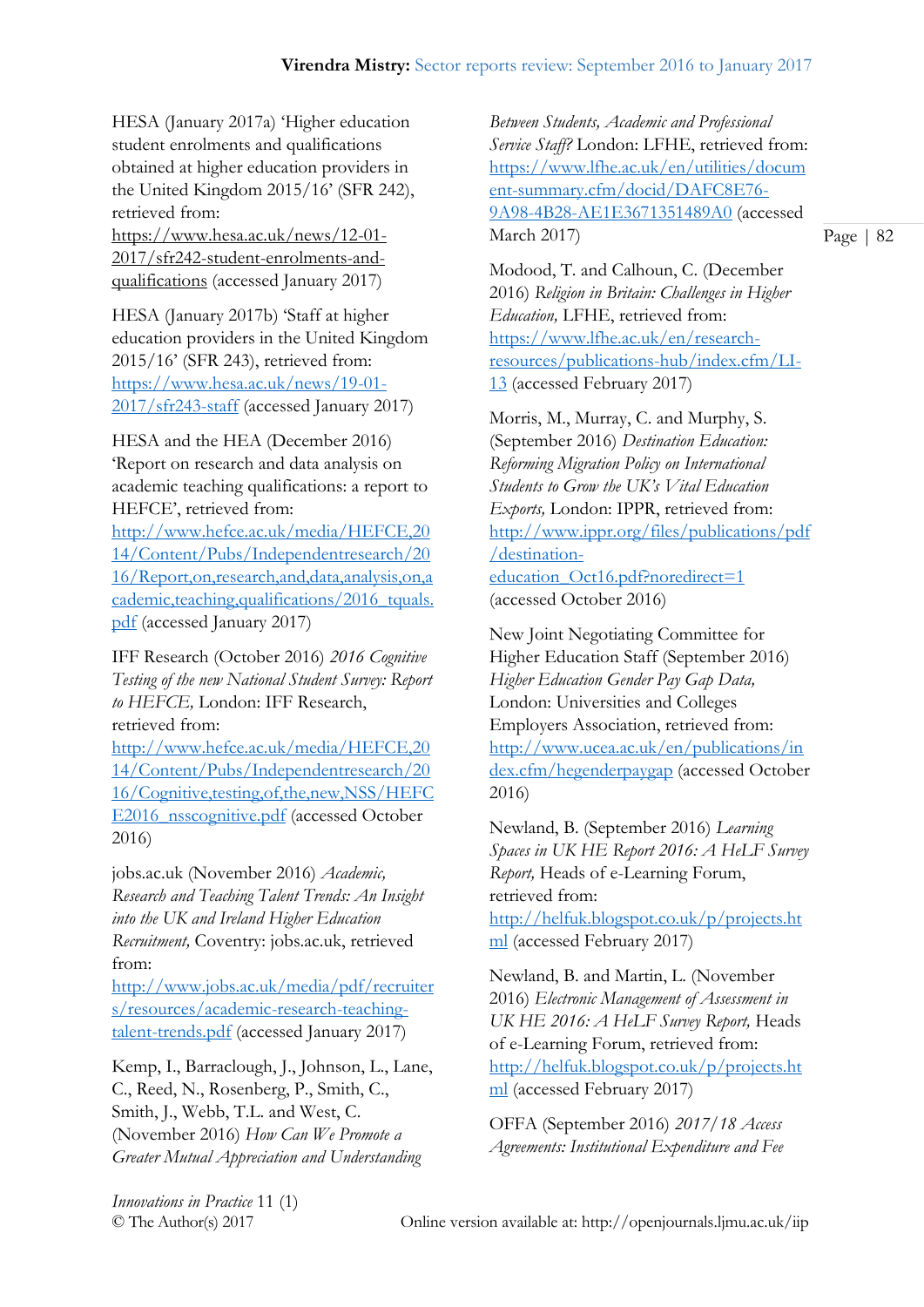*Levels*, Bristol: OFFA, retrieved from: [https://www.offa.org.uk/wp](https://www.offa.org.uk/wp-content/uploads/2016/09/2017-18-access-agreement-decisions.pdf)[content/uploads/2016/09/2017-18-access](https://www.offa.org.uk/wp-content/uploads/2016/09/2017-18-access-agreement-decisions.pdf)[agreement-decisions.pdf](https://www.offa.org.uk/wp-content/uploads/2016/09/2017-18-access-agreement-decisions.pdf) (accessed October 2016)

Prospects and AGCAS (November 2017) *What do Graduates do? 2016,* Manchester: Prospects/AGCAS, retrieved from: [https://www.hecsu.ac.uk/assets/assets/doc](https://www.hecsu.ac.uk/assets/assets/documents/What_do_graduates_do_2016.pdf) [uments/What\\_do\\_graduates\\_do\\_2016.pdf](https://www.hecsu.ac.uk/assets/assets/documents/What_do_graduates_do_2016.pdf) (accessed January 2017)

Pye Tait Consulting (September 2016) *Employer Demand for Intermediate Technical Education in Higher Education: Report to HEFCE,* Harrogate: Pye Tait Consulting, [http://www.hefce.ac.uk/media/HEFCE,20](http://www.hefce.ac.uk/media/HEFCE,2014/Content/Pubs/Independentresearch/2016/Employer,demand,for,intermediate,technical,research/2016_techdemand.pdf) [14/Content/Pubs/Independentresearch/20](http://www.hefce.ac.uk/media/HEFCE,2014/Content/Pubs/Independentresearch/2016/Employer,demand,for,intermediate,technical,research/2016_techdemand.pdf) [16/Employer,demand,for,intermediate,tech](http://www.hefce.ac.uk/media/HEFCE,2014/Content/Pubs/Independentresearch/2016/Employer,demand,for,intermediate,technical,research/2016_techdemand.pdf) [nical,research/2016\\_techdemand.pdf](http://www.hefce.ac.uk/media/HEFCE,2014/Content/Pubs/Independentresearch/2016/Employer,demand,for,intermediate,technical,research/2016_techdemand.pdf) (accessed October 2016)

QAA (December 2016) 'Alternative providers: standards and quality' (QAA Viewpoint), retrieved from: [http://www.qaa.ac.uk/en/Publications/Do](http://www.qaa.ac.uk/en/Publications/Documents/QAA-Viewpoint-Alternative-Providers.pdf) [cuments/QAA-Viewpoint-Alternative-](http://www.qaa.ac.uk/en/Publications/Documents/QAA-Viewpoint-Alternative-Providers.pdf)[Providers.pdf](http://www.qaa.ac.uk/en/Publications/Documents/QAA-Viewpoint-Alternative-Providers.pdf) (accessed March 2017)

QAA (January 2017) 'Doctoral students: what should they expect from their academic experience?' (QAA Viewpoint), retrieved from:

[http://www.qaa.ac.uk/en/Publications/Do](http://www.qaa.ac.uk/en/Publications/Documents/QAA-Viewpoint-doctoral-students.pdf) [cuments/QAA-Viewpoint-doctoral](http://www.qaa.ac.uk/en/Publications/Documents/QAA-Viewpoint-doctoral-students.pdf)[students.pdf](http://www.qaa.ac.uk/en/Publications/Documents/QAA-Viewpoint-doctoral-students.pdf) (accessed March 2017)

Rammell, B. (October 2016) *Protecting the Public Interest in Higher Education* (Occasional Paper 15), Oxford: HEPI, retrieved from: [http://www.hepi.ac.uk/wp](http://www.hepi.ac.uk/wp-content/uploads/2016/10/Hepi_Protecting-the-Public-Interest-in-Higher-Education-WEB.pdf)[content/uploads/2016/10/Hepi\\_Protecting](http://www.hepi.ac.uk/wp-content/uploads/2016/10/Hepi_Protecting-the-Public-Interest-in-Higher-Education-WEB.pdf) [-the-Public-Interest-in-Higher-Education-](http://www.hepi.ac.uk/wp-content/uploads/2016/10/Hepi_Protecting-the-Public-Interest-in-Higher-Education-WEB.pdf)[WEB.pdf](http://www.hepi.ac.uk/wp-content/uploads/2016/10/Hepi_Protecting-the-Public-Interest-in-Higher-Education-WEB.pdf) (accessed October 2016)

Sclater, N. and Mullan, J. (January 2017) *Learning Analytics and Student Success: Assessing the Evidence,* Bristol: Jisc, retrieved from:

[http://repository.jisc.ac.uk/6560/1/learnin](http://repository.jisc.ac.uk/6560/1/learning-analytics_and_student_success.pdf) [g-analytics\\_and\\_student\\_success.pdf](http://repository.jisc.ac.uk/6560/1/learning-analytics_and_student_success.pdf) (accessed January 2017)

Social Market Foundation (September 2016) 'Staying the Course', retrieved from: [http://www.smf.co.uk/wp](http://www.smf.co.uk/wp-content/uploads/2016/09/Social-Market-FoundationStaying-the-Course-FINAL-1-1.pdf?utm_medium=email&utm_campaign=Hobsons%20distribution%201&utm_content=Hobsons%20distribution%201+CID_241469a4bafa5d5e86f4ed20100f9d87&utm_source=Email%20marketing%20software&utm_term=Staying%20the%20Course)[content/uploads/2016/09/Social-Market-](http://www.smf.co.uk/wp-content/uploads/2016/09/Social-Market-FoundationStaying-the-Course-FINAL-1-1.pdf?utm_medium=email&utm_campaign=Hobsons%20distribution%201&utm_content=Hobsons%20distribution%201+CID_241469a4bafa5d5e86f4ed20100f9d87&utm_source=Email%20marketing%20software&utm_term=Staying%20the%20Course)[FoundationStaying-the-Course-FINAL-1-](http://www.smf.co.uk/wp-content/uploads/2016/09/Social-Market-FoundationStaying-the-Course-FINAL-1-1.pdf?utm_medium=email&utm_campaign=Hobsons%20distribution%201&utm_content=Hobsons%20distribution%201+CID_241469a4bafa5d5e86f4ed20100f9d87&utm_source=Email%20marketing%20software&utm_term=Staying%20the%20Course) [1.pdf?utm\\_medium=email&utm\\_campaign](http://www.smf.co.uk/wp-content/uploads/2016/09/Social-Market-FoundationStaying-the-Course-FINAL-1-1.pdf?utm_medium=email&utm_campaign=Hobsons%20distribution%201&utm_content=Hobsons%20distribution%201+CID_241469a4bafa5d5e86f4ed20100f9d87&utm_source=Email%20marketing%20software&utm_term=Staying%20the%20Course) [=Hobsons%20distribution%201&utm\\_cont](http://www.smf.co.uk/wp-content/uploads/2016/09/Social-Market-FoundationStaying-the-Course-FINAL-1-1.pdf?utm_medium=email&utm_campaign=Hobsons%20distribution%201&utm_content=Hobsons%20distribution%201+CID_241469a4bafa5d5e86f4ed20100f9d87&utm_source=Email%20marketing%20software&utm_term=Staying%20the%20Course) [ent=Hobsons%20distribution%201+CID\\_2](http://www.smf.co.uk/wp-content/uploads/2016/09/Social-Market-FoundationStaying-the-Course-FINAL-1-1.pdf?utm_medium=email&utm_campaign=Hobsons%20distribution%201&utm_content=Hobsons%20distribution%201+CID_241469a4bafa5d5e86f4ed20100f9d87&utm_source=Email%20marketing%20software&utm_term=Staying%20the%20Course) [41469a4bafa5d5e86f4ed20100f9d87&utm\\_s](http://www.smf.co.uk/wp-content/uploads/2016/09/Social-Market-FoundationStaying-the-Course-FINAL-1-1.pdf?utm_medium=email&utm_campaign=Hobsons%20distribution%201&utm_content=Hobsons%20distribution%201+CID_241469a4bafa5d5e86f4ed20100f9d87&utm_source=Email%20marketing%20software&utm_term=Staying%20the%20Course) [ource=Email%20marketing%20software&u](http://www.smf.co.uk/wp-content/uploads/2016/09/Social-Market-FoundationStaying-the-Course-FINAL-1-1.pdf?utm_medium=email&utm_campaign=Hobsons%20distribution%201&utm_content=Hobsons%20distribution%201+CID_241469a4bafa5d5e86f4ed20100f9d87&utm_source=Email%20marketing%20software&utm_term=Staying%20the%20Course) [tm\\_term=Staying%20the%20Course](http://www.smf.co.uk/wp-content/uploads/2016/09/Social-Market-FoundationStaying-the-Course-FINAL-1-1.pdf?utm_medium=email&utm_campaign=Hobsons%20distribution%201&utm_content=Hobsons%20distribution%201+CID_241469a4bafa5d5e86f4ed20100f9d87&utm_source=Email%20marketing%20software&utm_term=Staying%20the%20Course) (accessed October 2016)

Strang, L., Bélanger, J., Manville, C. and Meads, C. (November 2016) *Review of the Research Literature on Defining and Demonstrating Quality Teaching and Impact in Higher Education,* York: HEA, retrieved from: [https://www.heacademy.ac.uk/system/files](https://www.heacademy.ac.uk/system/files/resources/defining_and_demonstrating_teaching_quality_and_impact.pdf) [/resources/defining\\_and\\_demonstrating\\_te](https://www.heacademy.ac.uk/system/files/resources/defining_and_demonstrating_teaching_quality_and_impact.pdf) [aching\\_quality\\_and\\_impact.pdf](https://www.heacademy.ac.uk/system/files/resources/defining_and_demonstrating_teaching_quality_and_impact.pdf) (accessed January 2017)

Turnbull, W. and Woolf, H. (October 2016) *To What Extent do Re-assessment, Compensation and Trailing Support Student Success? The First Report of the Northern Universities Consortium and Student and Assessment Classification Working Group Project on the Honours Degree Outcomes of Students Progressing after Initial Failure at Level 4*, retrieved from: [http://www.nuc.ac.uk/wp](http://www.nuc.ac.uk/wp-content/uploads/2017/05/Final-NUCCATSACWG-project-report.pdf)[content/uploads/2017/05/Final-](http://www.nuc.ac.uk/wp-content/uploads/2017/05/Final-NUCCATSACWG-project-report.pdf)[NUCCATSACWG-project-report.pdf](http://www.nuc.ac.uk/wp-content/uploads/2017/05/Final-NUCCATSACWG-project-report.pdf) (accessed May 2017)

UCAS (September 2016) *Unconscious Bias Report 2016*, Cheltenham: UCAS, retrieved from:

[https://www.ucas.com/corporate/about](https://www.ucas.com/corporate/about-us/our-work-policy-community/ucas-consultations)[us/our-work-policy-community/ucas](https://www.ucas.com/corporate/about-us/our-work-policy-community/ucas-consultations)[consultations](https://www.ucas.com/corporate/about-us/our-work-policy-community/ucas-consultations) (accessed October 2016)

UCISA (September 2016b) *2016 Survey of Technology Enhanced Learning: Case Studies*,

*Innovations in Practice* 11 (1)